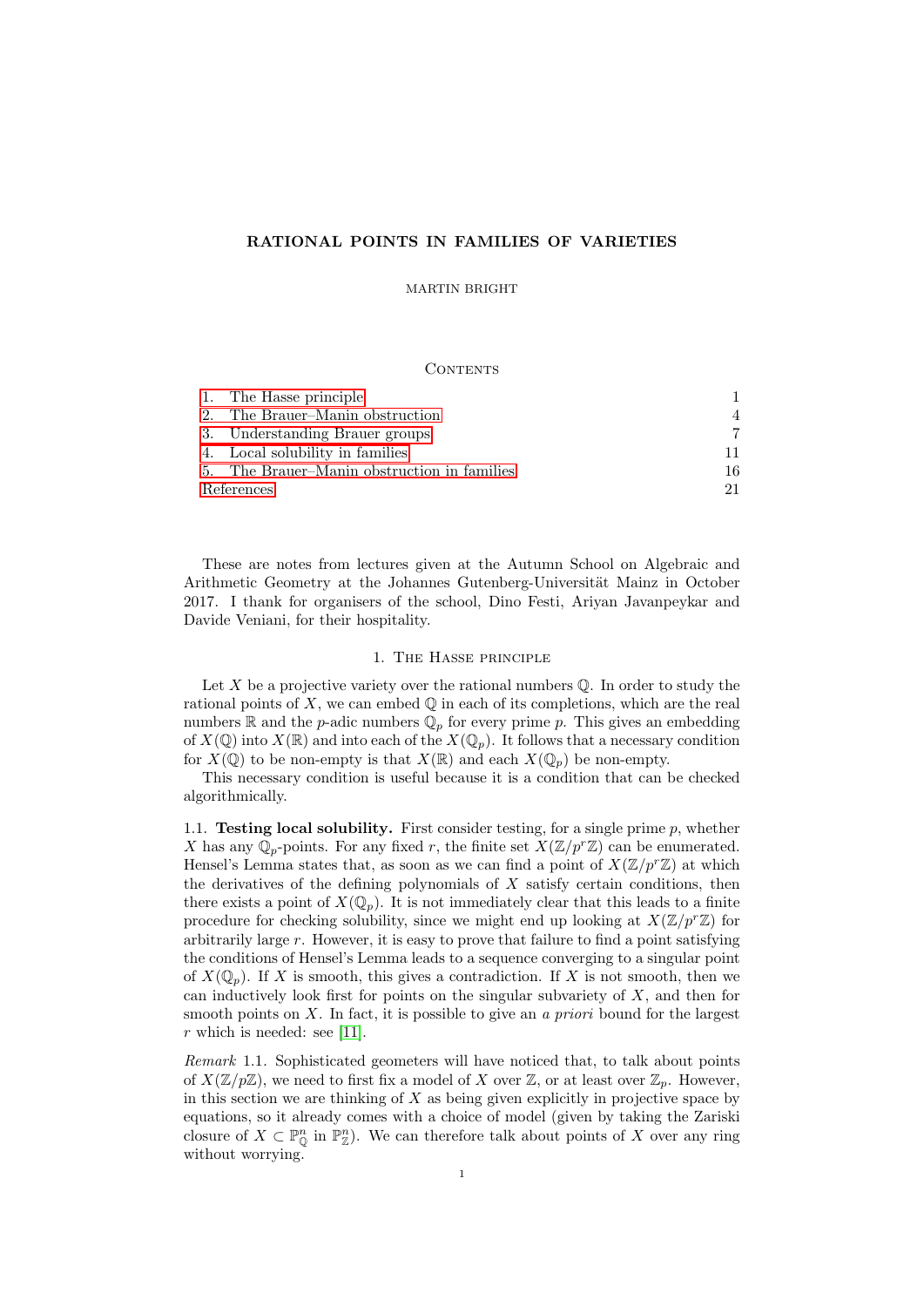We will make a lot of use of the following well-known special case of Hensel's Lemma: if X has a smooth point over  $\mathbb{F}_p = \mathbb{Z}/p\mathbb{Z}$ , then X has a  $\mathbb{Z}_p$ -point. More generally, we have the following.

<span id="page-1-1"></span>**Theorem 1.2.** Let k be a number field, v a place of k,  $\mathcal{O}_v$  the ring of integers in  $k_v$  and  $\mathbb{F}_v$  the residue field at v. Let X be a scheme over  $\mathcal{O}_v$ . If  $P \in X(\mathbb{F}_v)$  is a smooth point of  $X \times_{\mathcal{O}_v} \mathbb{F}_v$ , then P lifts to a point of  $X(\mathcal{O}_v)$ .

Testing solubility of a variety over  $\mathbb R$  is also a finite process: see [\[2,](#page-20-2) Theorem 13.13].

To show that testing solubility at all places of  $\mathbb Q$  (that is, in  $\mathbb R$  and in each  $\mathbb Q_p$ ) is a finite procedure requires a little more work. We would like to show that, for all primes p above an explicitly determined bound,  $X(\mathbb{Q}_p)$  is automatically nonempty. The main ingredient is the famous theorem of Lang and Weil on the number of points of a variety over a finite field.

<span id="page-1-0"></span>**Theorem 1.3** (Lang–Weil [\[13\]](#page-20-3)). There exists a constant  $A(n, d, r)$  such that, for any finite field  $\mathbb F$  of order q and any geometrically irreducible variety  $V \subset \mathbb P^n_{\mathbb F}$  of dimension r and degree d, we have

$$
|\# V(\mathbb{F}) - q^r| < (d-1)(d-2)q^{r-\frac{1}{2}} + A(n, d, r)q^{r-1}.
$$

In particular, the theorem shows that there is a bound  $B$ , depending only on n, r and d, such that  $q > B$  implies  $V(\mathbb{F}) \neq \emptyset$ . This bound can be explicitly determined (though doing so in general may be difficult). If  $V$  is smooth, then the Weil conjectures give a more detailed means to estimate the number of points on  $V$ .

The hypothesis of geometric irreducibility is essential: take  $p > 2$ , let a be any non-square in  $\mathbb{F}_p$  and consider the variety  $x^2 - ay^2 \subset \mathbb{A}^2_{\mathbb{F}_p}$ . This only has the single point  $(0, 0)$ , no matter how large  $p$  is. However, it is not geometrically irreducible since the equation factorises over  $\mathbb{F}_{n^2}$ .

Returning to our variety  $X$  over  $\mathbb{Q}$ , Theorem [1.3](#page-1-0) shows that, for  $p$  sufficiently large, X has a smooth  $\mathbb{F}_p$ -point. (If X is smooth, then so is  $X \times \mathbb{F}_p$  for p outside an explicitly computable set, so this is clear; otherwise, applying the theorem to the singular subscheme of  $X$  shows that the number of singular points grows less quickly than the number of smooth points, so again existence of a smooth point is assured for p sufficiently large.) By Theorem [1.2,](#page-1-1)  $X(\mathbb{Q}_n)$  is non-empty for p sufficiently large. Since only finitely many primes are left, testing solubility in all  $\mathbb{Q}_p$  is seen to be a finite procedure.

The results described above generalise without problem to all number fields.

1.2. Adelic points. For ease of notation, we now define the set of adelic points of a variety over a number field. Let k be a number field and write  $\Omega_k$  for the set of places of k. For each  $v \in \Omega_k$ , let  $k_v$  be the completion of k at v. If v is finite, let  $\mathcal{O}_v$  be the ring of integers in  $k_v$ ; if v is infinite, set  $\mathcal{O}_v = k_v$ . The ring of adèles of  $k$  is the ring

$$
\mathbf{A}_k = \{ (P_v) \in \prod_{v \in \Omega_k} \mid P_v \in \mathcal{O}_v \text{ for almost all } v \}.
$$

(Here "almost all" means "all but finitely many".) The ring  $A_k$  comes with the restricted product topology.

Let X be a variety over k. Since  $A_k$  is a ring containing k, we can consider the set  $X(\mathbf{A}_k)$ , and it turns out to be equal to

$$
X(\mathbf{A}_k) = \{ (P_v) \in \prod_{v \in \Omega_k} X(k_v) \mid P_v \in X(\mathcal{O}_v) \text{ for almost all } v \}.
$$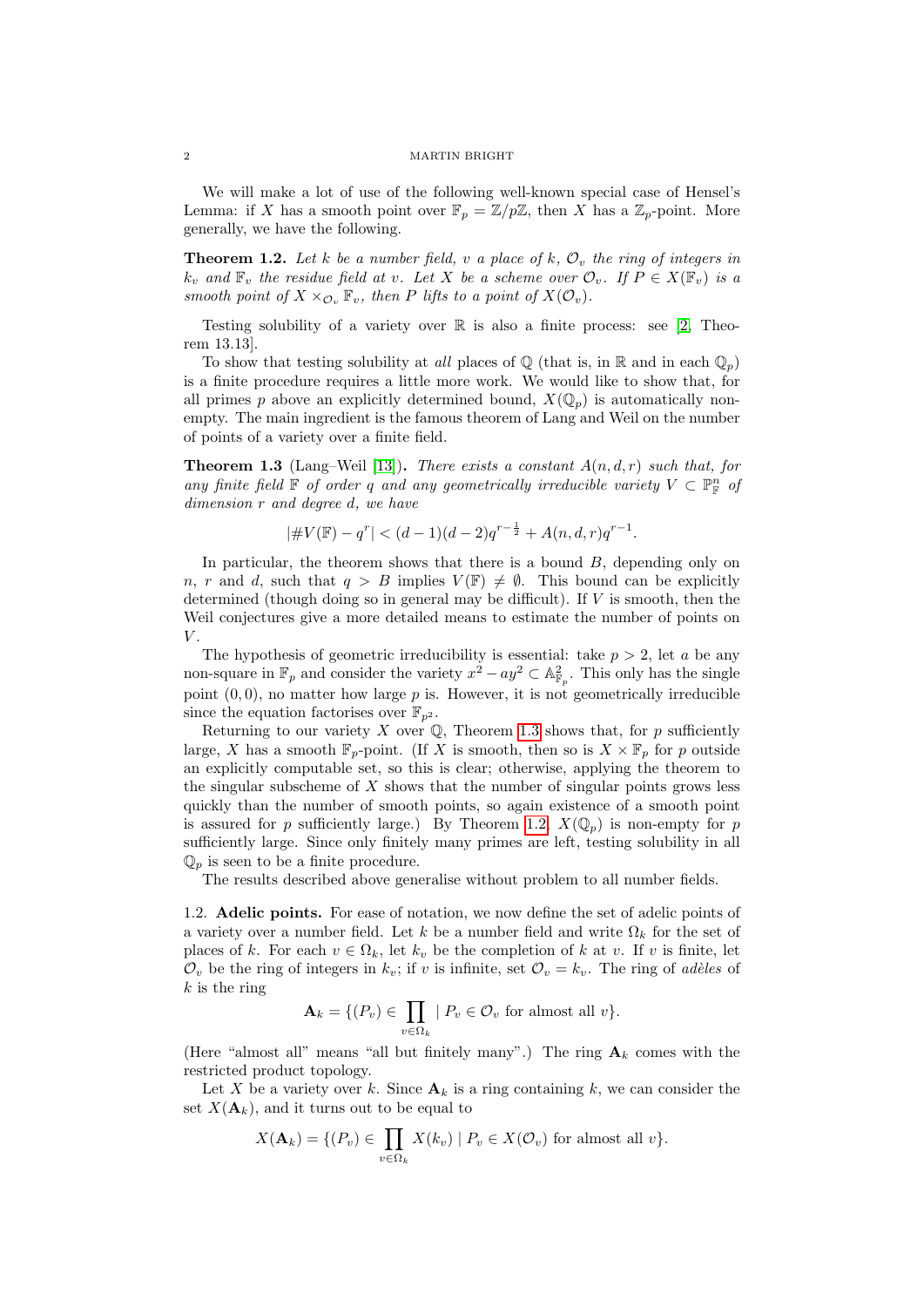(Here we don't actually need to fix a model over the ring of integers of  $k$ , since any two models coincide at all but finitely many places.)

Each  $X(k_v)$  comes equipped with a topology: locally,  $X(k_v)$  can be embedded in affine space  $\mathbb{A}^n(k_v) = k_v^n$ , so acquires a topology from that on  $k_v$ , and one can show that this does not depend on the choice of embedding. The topology on  $X(\mathbf{A}_k)$  is then the restricted product topology with respect to the subsets  $X(\mathcal{O}_v)$ . Explicitly, a basis of open sets is given by sets  $U$  of the following form: take a finite set  $S \subset \Omega_k$ , and for each  $v \in S$  take an open set  $U_v \in X(k_v)$ ; then let  $U = \prod_{v \in S} U_v \times \prod_{v \notin S} X(\mathcal{O}_v).$ 

If X is projective, then we have  $X(\mathcal{O}_v) = X(k_v)$ : this is either an application of the valuative criterion of properness, or else the observation that any point of  $\mathbb{P}^{n}(k_v)$  can be scaled to have coordinates lying in  $\mathcal{O}_v$ . Hence, when X is projective, we have  $X(\mathbf{A}_k) = \prod_v X(k_v)$ , and the topology coincides with the product topology.

1.3. The Hasse principle. Let X be a projective variety over a number field  $k$ . We have seen that existence of points over all completions of  $k$ , that is, the condition  $X(\mathbf{A}_k) \neq \emptyset$ , is a necessary condition for the existence of a k-rational point on X, and indeed a condition that can be checked by a finite procedure. Sometimes this condition is also a sufficient condition, as in the following famous theorem of Hasse and Minkowski. See [\[20,](#page-20-4) Chapter IV] for a treatment over Q.

<span id="page-2-0"></span>**Theorem 1.4** (Hasse–Minkowski). Let  $X \subset \mathbb{P}_k^n$  be a smooth hypersurface defined by one equation of degree 2. Then we have

$$
X(\mathbf{A}_k) \neq \emptyset \quad \Longleftrightarrow \quad X(k) \neq \emptyset.
$$

This theorem means that testing whether such an  $X$  admits a  $k$ -rational point is a finite process. (But note that the theorem does not help you actually find a rational point.)

More generally, we define the Hasse principle as follows.

**Definition 1.5.** Let X be a projective variety over a number field k. We say that X satisfies the Hasse principle if the implication

$$
X(\mathbf{A}_k) \neq \emptyset \implies X(k) \neq \emptyset
$$

holds.

This is frequently a more useful concept in the context of a class of varieties rather than for a single variety. For example, Theorem [1.4](#page-2-0) states that quadrics of any dimension satisfy the Hasse principle.

Other varieties known to satisfy the Hasse principle include Severi–Brauer varieties (that is, X such that  $X \times_k \overline{k} \cong \mathbb{P}^n_{\overline{k}}$  for some n) and del Pezzo surfaces of degree at least 5.

However, not all varieties do satisfy the Hasse principle. The following counterexample to the Hasse principle was discovered by Lind [\[14\]](#page-20-5) and Reichardt [\[18\]](#page-20-6).

<span id="page-2-2"></span>**Example 1.6** (Lind, Reichardt). Let C be the smooth projective curve over  $\mathbb{Q}$ defined in weighted projective space  $\mathbb{P}(1, 2, 1)$  by the equation

<span id="page-2-1"></span>
$$
(1.1) \t\t 2Y^2 = X^4 - 17Z^4.
$$

Then  $C(\mathbf{A}_{\mathbb{Q}})$  is non-empty, but  $C(\mathbb{Q})$  is empty.

*Proof.* That  $C(\mathbf{A}_{\Omega})$  is non-empty is left as an exercise. We prove that C has no rational points.

If there were a rational point on  $C$ , then without loss of generality we could write it as  $(x, y, z)$  with  $x, y, z$  integers and  $x, z$  coprime. What primes may divide y? If  $q > 2$  is prime and  $q | y$ , then we have  $x^4 \equiv 17z^4 \pmod{q}$  and so 17 is a square modulo q. By quadratic reciprocity, this means that  $q$  is a square modulo 17.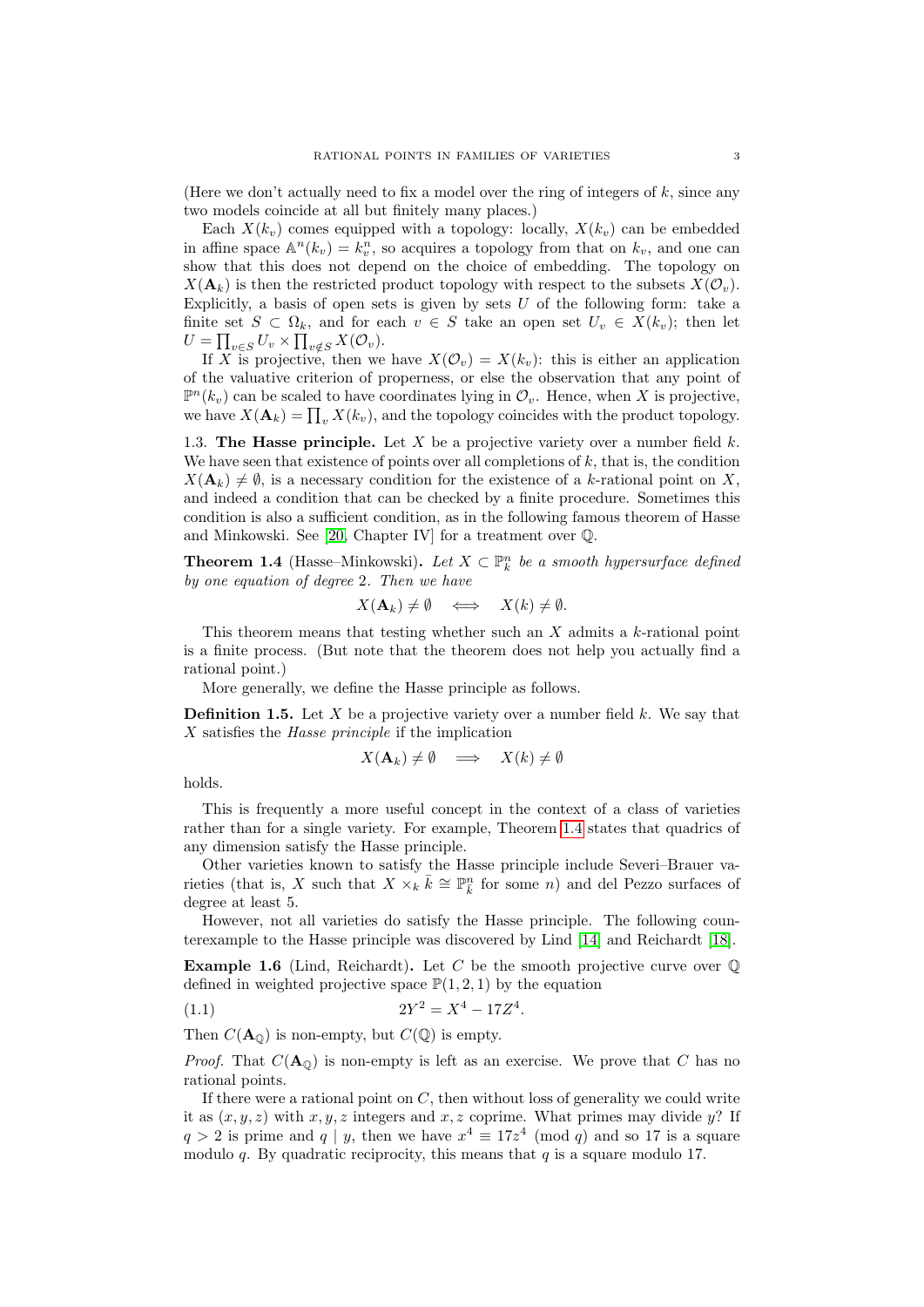Since 2 and  $-1$  are also squares modulo 17, we deduce that y is a product of squares modulo 17 and thus y is a square modulo 17. We can therefore write  $y \equiv y_0^2$ (mod 17). Substituting into [\(1.1\)](#page-2-1), we get  $2y_0^4 \equiv x^4 \pmod{17}$  and hence that 2 is a fourth power modulo 17. But this is not true, and so there can be no rational solution.

Most of the arguments in this proof are entirely local arguments: they involve making deductions about  $X(\mathbb{Q}_p)$  for various places p. But there is one step which is not local, and that is the use of quadratic reciprocity. The theorem of quadratic reciprocity gives a link between behaviour at one prime and behaviour at another prime, and thus shows that the possible locations of our hypothetical rational solution in the various  $X(\mathbb{Q}_p)$  are not independent of each other.

Further counterexamples to the Hasse principle were discovered during the middle of the 20th century, including:

- a smooth diagonal cubic curve (Selmer [\[19\]](#page-20-7), 1951);
- a smooth cubic surface (Swinnerton-Dyer [\[24\]](#page-20-8), 1962), disproving a conjecture of Mordell that such surfaces satisfied the Hasse principle;
- a smooth diagonal cubic surface (Cassels–Guy [\[7\]](#page-20-9), 1966);
- a smooth del Pezzo surface of degree 4 (Birch–Swinnerton-Dyer [\[3\]](#page-20-10), 1975).

In each case, the proof that the variety has no rational points used some form of reciprocity law.

# 2. The Brauer–Manin obstruction

<span id="page-3-0"></span>In 1970, Manin [\[16\]](#page-20-11) put forward a construction that explains all counterexamples to the Hasse principle known at that time. This is what we now call the Brauer– Manin obstruction to the Hasse principle. (At the time, it was not known that the Brauer–Manin obstruction explained the counterexample of Cassels–Guy mentioned above, but this was later shown to be true by Colliot-Thélène–Kanevsky– Sansuc [\[8\]](#page-20-12).) More recently, further counterexamples to the Hasse principle have been found that are not explained by the Brauer–Manin obstruction, first by Skorobogatov [\[23\]](#page-20-13). Despite this, the Brauer–Manin obstruction remains a central area of interest in the study of rational points, because it is conjectured to be the only obstruction to the Hasse principle for certain large classes of varieties. Specifically, Colliot-Thélène has conjectured this to be the case for geometrically rationally connected varieties. Moreover, on many varieties the Brauer–Manin obstruction gives an explicitly computable obstruction to the Hasse principle. On varieties for which it is known to be the only obstruction, this therefore gives a finite procedure for testing the existence of a rational point.

2.1. Brauer groups of fields. To define the Brauer–Manin obstruction, we first need to discuss Brauer groups of fields and of varieties. An excellent reference for this material is the book by Gille and Szamuely [\[10\]](#page-20-14). The Brauer group of a field classifies certain objects called central simple algebras.

**Definition 2.1.** Let  $K$  be a field. A *central simple algebra* over  $K$  is a finitedimensional K-algebra  $A$  that is central (its centre is  $K$ ) and simple (it has no two-sided ideals apart from A and 0).

*Remark* 2.2. Our algebras always contain a 1. The K-multiples of 1 form a copy of K inside the algebra, so asking that the centre be equal to K does make sense.

Such an object is defined by a finite amount of data. Indeed, a finite-dimensional K-algebra is a finite-dimensional K-vector space V together with a K-linear multiplication law; to define the multiplication law, it is enough to choose a basis and specify the product of each pair of basis vectors.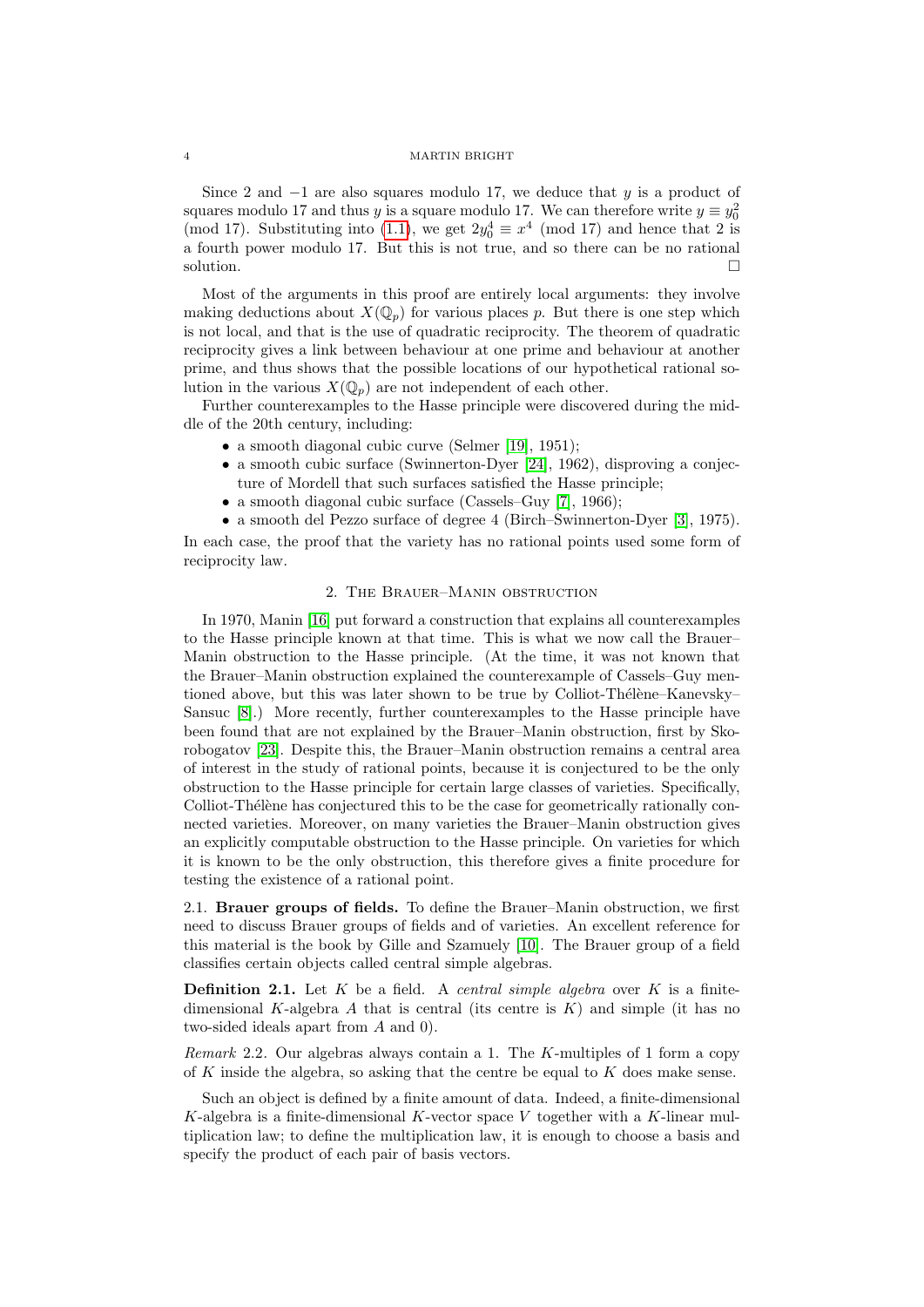**Example 2.3.** If K is any field and  $n \geq 1$  is an integer, then the matrix algebra  $\mathbf{M}_{n}(K)$  is a central simple algebra over K of dimension  $n^2$ .

**Example 2.4.** Take  $K = \mathbb{R}$ . Hamilton's quaternion algebra  $\mathbb{H}$  is defined to be the 4-dimensional R-algebra with basis 1, i, j, k and multiplication given by  $i^2 = j^2 =$  $k^2 = -1$ ,  $ij = -ji = k$ . The algebra  $\mathbb H$  is a central simple algebra over  $\mathbb R$ , and indeed a division algebra.

**Example 2.5.** Let K be any field of characteristic  $\neq 2$ , and let a, b be two non-zero elements of K. We can define the (generalised) quaternion algebra  $(a, b)_K$  to be the 4-dimensional vector space over  $K$  with basis  $1, i, j, k$  and multiplication given by  $i^2 = a$ ,  $j^2 = b$  and  $ij = -ji = k$ . This is a central simple algebra over K; it is either a division algebra, or isomorphic to  $\mathbf{M}_2(K)$ .

We note here several properties (not all obvious) of quaternion algebras over a field that we will make use of later. Assume that K has characteristic different from 2 and let  $a, b, c$  be non-zero elements of  $K$ .

- The algebras  $(a, b)_K$  and  $(b, a)_K$  are isomorphic.
- The algebras  $(a, b)_K$  and  $(a, bc^2)_K$  are isomorphic.
- The algebras  $(a, b)_K$  and  $(a, bc)_K$  are isomorphic.<br>• More generally, if c lies in the norm group  $N_{K(\sqrt{a})/K} K(\sqrt{a})^{\times}$ , then  $(a, b)_K$ and  $(a, bc)$  are isomorphic.
- The algebra  $(a, b)_K$  is isomorphic to  $\mathbf{M}_2(K)$  if and only if b lies in the norm group  $N_{K(\sqrt{a})/K} K(\sqrt{a})^{\times}$ .

If  $A, B$  are two central simple algebras over a field  $K$ , then the tensor product  $A \otimes_K B$  is also a central simple algebra over K. In order to classify central simple algebras over  $K$ , we first put an equivalence relation on them that makes the matrix algebras "trivial".

**Definition 2.6.** Two central simple algebras  $A, B$  over a field  $K$  are *equivalent* if there exist integers  $m, n > 0$  such that the algebras  $A \otimes_K \mathbf{M}_m(K)$  and  $B \otimes_K \mathbf{M}_n(K)$ are isomorphic.

If A is an algebra over K, then the *opposite algebra*  $A^{op}$  is defined to have the same underlying vector space as  $A$ , but with multiplication defined in the opposite order. There is a homomorphism  $A \otimes_K A^{op} \to \text{End}_K(A)$  defined by sending  $x \otimes y$ to the endomorphism  $a \mapsto xay$ , and it turns out that A is a central simple algebra if and only if this homomorphism is an isomorphism.

We are now in a position to define the Brauer group of a field.

**Definition 2.7.** Let K be a field. The *Brauer group* of K, written Br K, is the group of equivalence classes of central simple algebras over  $K$ , with the operation of tensor product over K.

Since  $\text{End}_K(A)$  is a matrix algebra, the discussion above shows that the class of  $A^{\rm op}$  is the inverse of the class of A.

If  $K \to L$  is a homomorphism of fields and A is a central simple algebra over K, then  $A \otimes_K L$  is a central simple algebra over L; this gives a homomorphism  $Br K \to Br L$ , making Br into a covariant functor.

We state without proof several standard facts about the Brauer groups of various fields.

- If K is separably closed, then Br K is trivial.
- If  $\mathbb F$  is a finite field, then  $\text{Br } \mathbb F$  is trivial.
- Br R has order 2; the trivial class is  $\{M_n(\mathbb{R}) : n \in \mathbb{N}\}\$  and the non-trivial class is  $\{M_n(\mathbb{H}) : n \in \mathbb{N}\}.$
- The class of a quaternion algebra over  $K$  is always of order 2 in Br  $K$ , but not every class of order 2 contains a quaternion algebra. (For example, the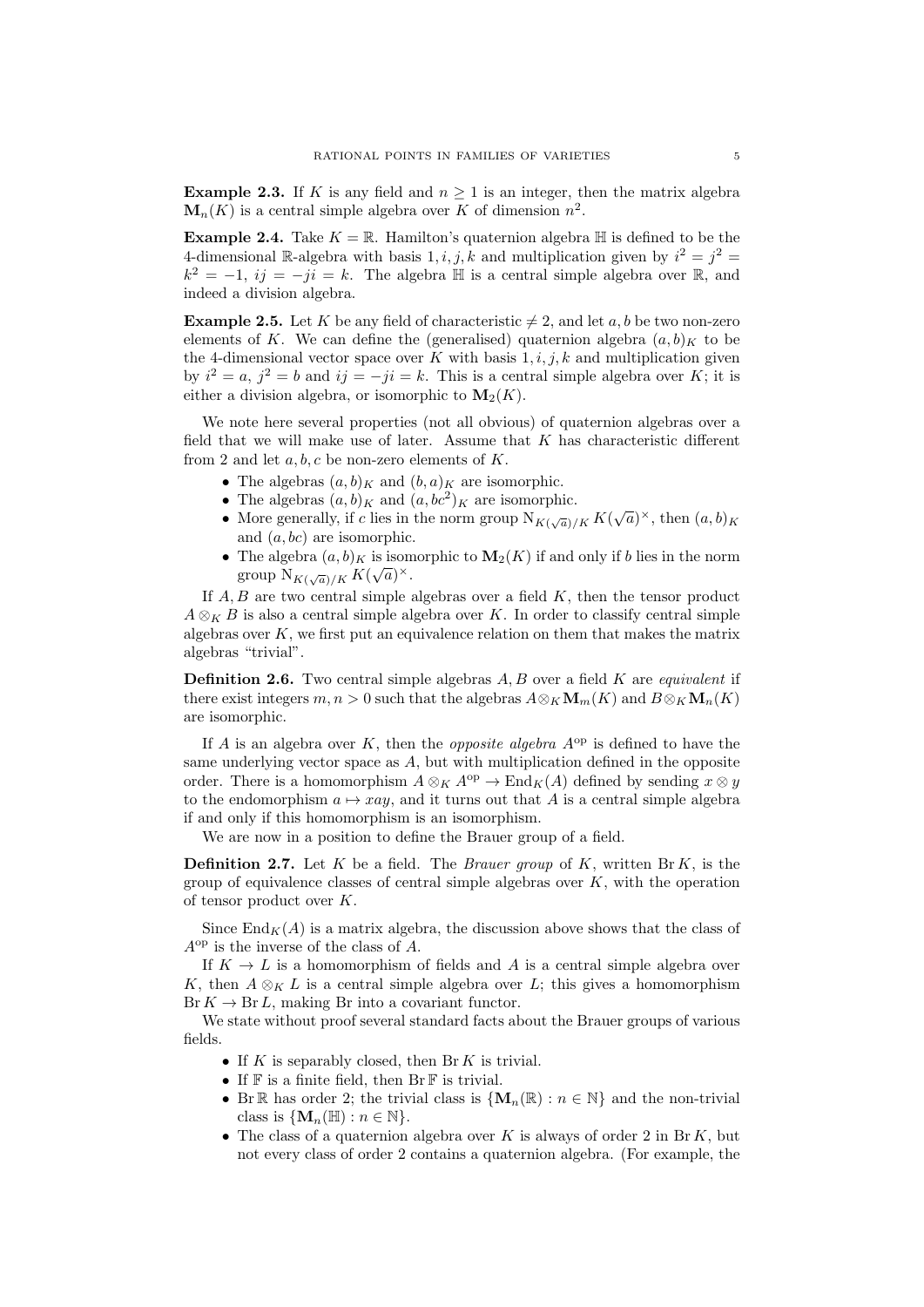tensor product of two quaternion algebras is not necessarily equivalent to a quaternion algebra.)

• If K is a finite extension of  $\mathbb{Q}_p$ , then there is a canonical isomorphism inv: Br  $K \to \mathbb{O}/\mathbb{Z}$  called the Hasse invariant map. In particular, for the quaternion algebra  $(a, b)_K$ , we have

$$
\mathrm{inv}(a,b)_K = \begin{cases} 0 & \text{if } b \in \mathrm{N}_{K(\sqrt{a})/K} K(\sqrt{a})^{\times}; \\ \frac{1}{2} & \text{otherwise}. \end{cases}
$$

• Let k be a number field. For each finite place v of k, let  $inv_n: \text{Br } k_n \to \mathbb{Q}/\mathbb{Z}$ be the Hasse invariant map. Moreover, for each infinite place  $v$ , define inv<sub>v</sub>: Br  $k_v \to \mathbb{Q}/\mathbb{Z}$  be the unique injective homomorphism (with image of order 2 if  $v$  is a real place, and trivial image if  $v$  is a complex place). Then the sequence

(2.1) 
$$
0 \to \text{Br } k \to \bigoplus_{v \in \Omega_k} \text{Br } k_v \xrightarrow{\sum_v \text{inv}_v} \mathbb{Q}/\mathbb{Z} \to 0
$$

<span id="page-5-0"></span>is a short exact sequence. This is the celebrated theorem of Albert–Brauer– Hasse–Noether. Implicit in here is the statement that, for  $A \in \text{Br } k$ , the image of A in Br $k_v$  is zero for all but finitely many v. Note that it really matters that we use the canonical map inv<sub>v</sub> and not just any isomorphism  $\text{Br } k_v \to \mathbb{Q}/\mathbb{Z}.$ 

For any field K with separable closure  $K^s$ , it can be shown that Br K is canonically isomorphic to the Galois cohomology group  $H^2(K,(K^s)^{\times}).$ 

The exact sequence [\(2.1\)](#page-5-0), when restricted to classes of quaternion algebras, is equivalent to quadratic reciprocity. In general, [\(2.1\)](#page-5-0) can be seen as a generalised reciprocity law, and it is this on which the Brauer–Manin obstruction is based.

2.2. The Brauer–Manin obstruction. In the next section, we will define the Brauer group of a variety. For now, we use a vague notion. Let  $X$  be a variety over a number field  $k$ . An element of the Brauer group  $\text{Br } X$  will be a "family of Brauer group elements" parametrised by X. More specifically, given  $A \in \text{Br } X$  and a point  $P \in X(L)$  for some field  $L \supset K$ , one can "evaluate"  $\mathcal A$  at P to obtain  $\mathcal A(P) \in \text{Br } L$ . This property is enough to define the obstruction.

Fix an element  $A \in \text{Br } X$ . Given an adelic point  $(P_v) \in X(\mathbf{A}_k)$ , we can evaluate A at each  $P_v$  separately and obtain an element of  $\prod_v \text{Br } k_v$ . This turns out to lie in  $\bigoplus_{v}$  Br  $k_{v}$ , and so we can use the exact sequence [\(2.1\)](#page-5-0) to test whether it might come from Br k. If not, then  $(P_v)$  certain does not come from a point  $P \in X(k)$ .

Putting this idea into action gives a commutative diagram as follows.

$$
X(k) \longrightarrow X(\mathbf{A}_{k})
$$
  
\n
$$
\downarrow \qquad \qquad \downarrow
$$
  
\n
$$
\text{Br } k \longrightarrow \bigoplus_{v} \text{Br } k_{v} \xrightarrow{\sum_{v} \text{inv}_{v}} \mathbb{Q}/\mathbb{Z}.
$$

We define a subset  $X(\mathbf{A}_k)^{\mathcal{A}}$  of the adelic points of X, consisting of those which pass this test. Specifically, define

$$
X(\mathbf{A}_k)^{\mathcal{A}} = \{ (P_v) \in X(\mathbf{A}_k) \mid \sum_v \text{inv}_v \mathcal{A}(P_v) = 0 \}
$$

and

$$
X(\mathbf{A}_k)^{\text{Br}} = \bigcap_{\mathcal{A} \in \text{Br } X} X(\mathbf{A}_k)^{\mathcal{A}}
$$
  
=  $\{ (P_v) \in X(\mathbf{A}_k) \mid \sum_v \text{inv}_v \mathcal{A}(P_v) = 0 \text{ for all } \mathcal{A} \in \text{Br } X \}.$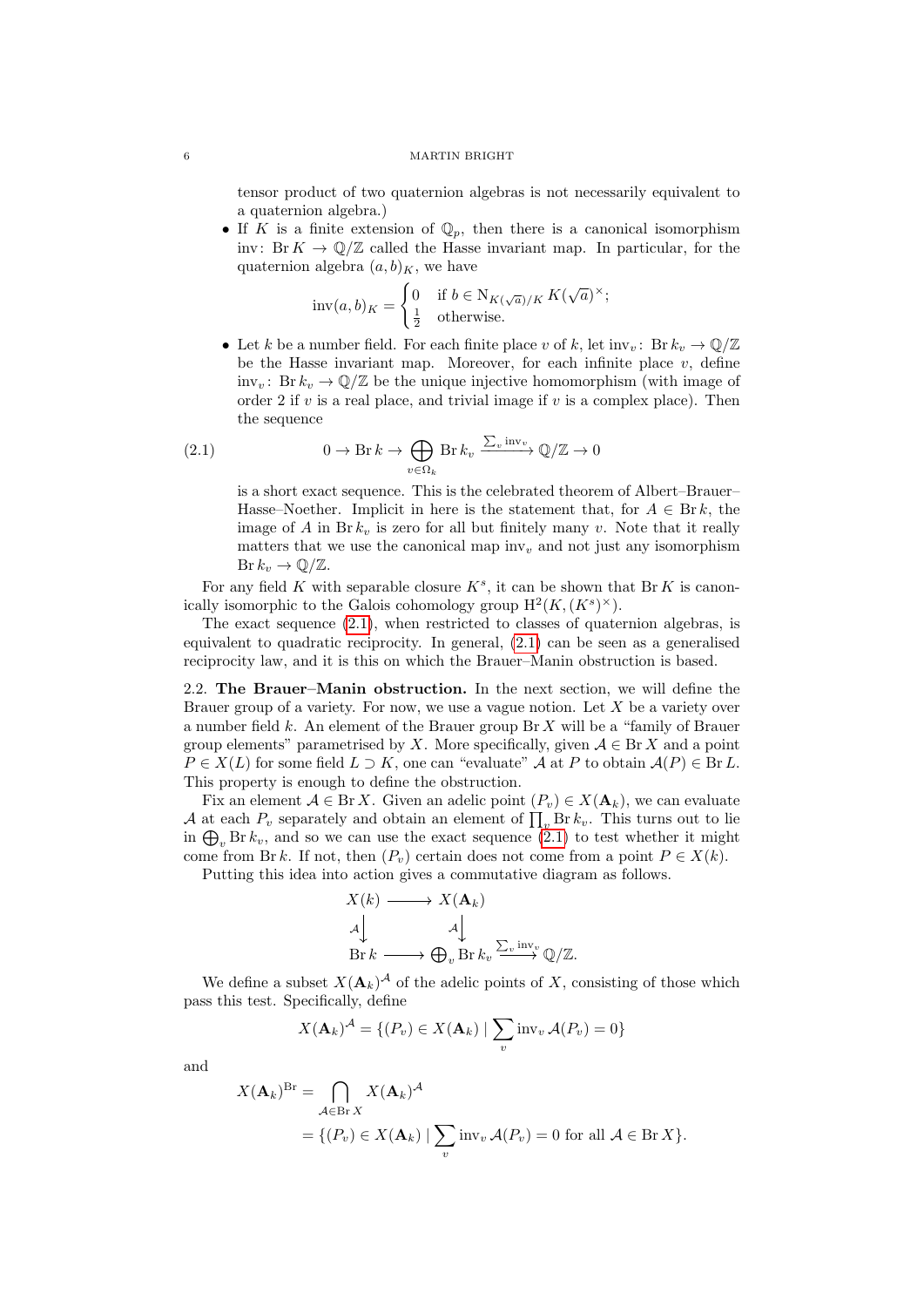The diagram above shows that the diagonal image of  $X(k)$  in  $X(\mathbf{A}_k)$  is contained in  $X({\bf A}_k)^{Br}$ . It follows that, if  $X({\bf A}_k)^{Br}$  is empty, then there are no rational points on X.

**Definition 2.8.** If  $X(\mathbf{A}_k)$  is non-empty but  $X(\mathbf{A}_k)^{Br}$  is empty, we say that there is a Brauer–Manin obstruction to the Hasse principle on X.

It can be shown that the map  $X(k_v) \to \text{Br } k_v$  given by an element of Br X is continuous; so  $X(\mathbf{A}_k)^{Br}$  is a closed subset of  $X(\mathbf{A}_k)$ .

2.3. Weak approximation. We conclude this section by mentioning the related idea of weak approximation. Using the diagonal map, we can think of  $X(k)$  as a subset of  $X(\mathbf{A}_k)$ .

**Definition 2.9.** Let X be a variety over the number field k. Then X satisfies weak approximation if  $X(k)$  is dense in  $\prod_{v} X(k_v)$ .

It is helpful to unpack this definition using the definition of the product topology. A basic open set  $U \subset \prod_v X(k_v)$  is given by a finite set  $S \subset \Omega_k$  and open sets  $U_v \subset X(k_v)$  for  $v \in S$ ; then U is the product  $\prod_{v \in S} U_v \times \prod_{v \notin S} X(k_v)$ . That  $X(k)$ be dense in  $\prod_v X(k_v)$  is the same as that every such basic open set contain a point of  $X(k)$ . An open set of  $X(k_v)$ , for v a finite place, is defined by congruence conditions; so saying that  $X$  satisfies weak approximation is a little like a "Chinese" remainder theorem" for rational points of  $X$ : given congruence conditions at finitely many places, there exists a point of  $X(k)$  satisfying those conditions.

The Brauer–Manin obstruction can also obstruct weak approximation on a projective variety X. Given that  $X(\mathbf{A}_k)^{Br}$  is closed in  $X(\mathbf{A}_k)$ , it is impossible for X to satisfy weak approximation as soon as  $X(\mathbf{A}_k)^{Br}$  is not the whole of  $X(\mathbf{A}_k)$ .

**Definition 2.10.** If  $X(\mathbf{A}_k)$  is non-empty and  $X(\mathbf{A}_k)^{Br}$  is not the whole of  $X(\mathbf{A}_k)$ , then we say there is a Brauer–Manin obstruction to weak approximation on X.

# 3. Understanding Brauer groups

<span id="page-6-0"></span>3.1. The Brauer group of a variety. Let  $X$  be a smooth, projective, geometrically irreducible variety over a number field  $k$ . Given a central simple algebra  $A$ over the function field  $k(X)$ , we can try to evaluate A at points of X in the obvious way.

**Example 3.1.** Take  $X = \mathbb{A}^1_{\mathbb{Q}}$ , with function field  $\mathbb{Q}(t)$ , and  $\mathcal{A} = (-1, t)_{\mathbb{Q}(t)}$ . For any  $a \neq 0$ , substituting  $t = a$  gives a quaternion algebra  $(-1, a)$ <sub>Q</sub> over Q. For  $a = 0$ , this does not work.

**Example 3.2.** Let X be the elliptic curve over  $\mathbb Q$  defined by the Weierstrass equation

$$
y^2 = (x - e_1)(x - e_2)(x - e_3)
$$

and let A be the quaternion algebra  $(3, x - e_1)_{\mathbb{Q}(X)}$ . Evaluating at any point of  $X(\mathbb{Q})$  apart from  $(e_1, 0)$  gives a well-defined quaternion algebra over  $\mathbb{Q}$ , but it looks as if we cannot evaluate A at the point  $(e_1, 0)$ . However, dividing  $x - e_1$  by  $y^2$ shows that A is isomorphic to the algebra  $(3,((x-e_2)(x-e_3))^{-1})_{\mathbb{Q}(X)}$ , and here we can indeed substitute  $(e_1, 0)$  to get an algebra over  $\mathbb Q$ . So it seems that, just as with rational functions, it is sometimes possible to extend the domain of definition by writing the algebra in a different way.

In the previous example we replaced our algebra by an isomorphic one in order to evaluate it at a particular point. In general we will be interested in evaluating not an algebra but a class in  $Br\ k(X)$  at a point of X, so we can replace our algebra by an equivalent one if necessary.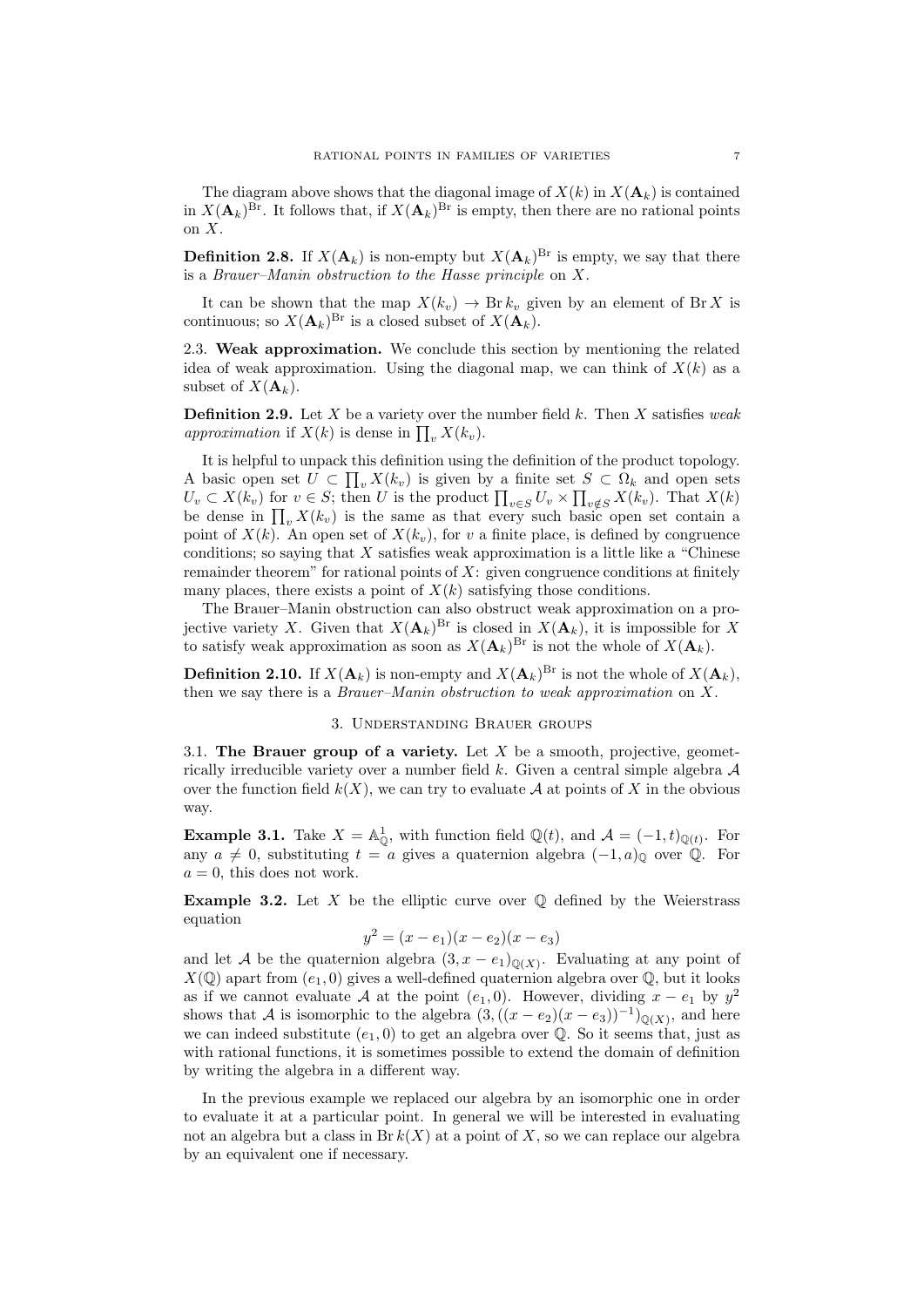As it stands, our idea of "evaluating" at a point  $P \in X$  is unsatisfying because it seems to rely on an evaluation homomorphism  $k(X) \to k(P)$ , which of course does not exist. The way to understand this correctly for rational functions is to use the local ring at P. The ring  $\mathcal{O}_{X,P} \subset k(X)$  consists of those functions which are defined at P, and there is an evaluation homomorphism  $\mathcal{O}_{X,P} \to k(P)$ . To apply the same idea to evaluating Brauer group elements, we must define the Brauer group of the local ring  $\mathcal{O}_{X,P}$ .

**Definition 3.3.** Let  $R$  be a local ring with maximal ideal  $m$ . An Azumaya algebra over R is a free R-algebra A such that  $A/\mathfrak{m}A$  is a central simple algebra over the field  $R/\mathfrak{m}$ . Two Azumaya algebras A, B over R are *equivalent* if there exist  $m, n > 0$ such that  $A \otimes_R \mathbf{M}_m(R)$  and  $B \otimes_R \mathbf{M}_n(R)$  are isomorphic. The *Brauer group* of R consists of the equivalence classes of Azumaya algebras over R, under the operation of tensor product over R.

If R has field of fractions K, then there is a natural map  $\text{Br } R \to \text{Br } K$  given by sending an Azumaya algebra A to the central simple algebra  $A \times_R K$ . Auslander and Goldman proved that, if R is a regular local ring, then  $\text{Br } R \to \text{Br } K$  is an injection [\[1,](#page-20-15) Theorem 7.2].

Now let P be a point of a smooth variety X over a field k. The ring  $\mathcal{O}_{X,P}$  is regular, so we can regard Br  $\mathcal{O}_{X,P}$  as a subgroup of Br  $k(X)$ . If a class  $\mathcal{A} \in \text{Br } k(X)$ lies in Br  $\mathcal{O}_{X,P}$ , then we can use the natural map Br  $\mathcal{O}_{X,P} \to \text{Br } k(P)$  to evaluate  $A$  at  $P$ . (This evaluation does indeed coincide with the naïve notion used above.)

We would like Br X to consist of elements of  $Br\,k(X)$  that can be evaluated at all points of  $X$ , so it makes sense to define Br  $X$  as follows.

**Definition 3.4.** Let X be a smooth variety over a field k. The Brauer group of X is the group

$$
\operatorname{Br} X = \bigcap_{P \in X} \operatorname{Br} \mathcal{O}_{X,P},
$$

the intersection being taken inside Br  $k(X)$ .

Note that the intersection here is over all scheme-theoretic points of  $X$ , though it is straightforward to show that one may equivalently take all closed points. (If a point P is a specialisation of another point Q, then we have  $\mathcal{O}_{X,P} \subset \mathcal{O}_{X,Q} \subset k(X)$ and therefore  $\text{Br}\,\mathcal{O}_{X,P}\subset \text{Br}\,\mathcal{O}_{X,Q}\subset \text{Br}\,k(X).$ 

This definition of the Brauer group has the merit of being fairly elementary. Another common definition of the Brauer group is that it is the étale cohomology group  $\mathrm{H}_{\text{\'et}}^2(X,\mathbb{G}_{\text{m}})$ ; this is useful if one wants to use the powerful tools of étale cohomology to study the Brauer group. In the case of a smooth, projective variety, the two definitions coincide: this follows from a difficult result of Gabber, of which an alternative proof was given by de Jong [\[9\]](#page-20-16).

3.2. An example of the Brauer–Manin obstruction. Now that we have defined the Brauer group of a variety, we are in a position to use the Brauer–Manin obstruction to explain the counterexample to the Hasse principle given in Example [1.6.](#page-2-2)

Let C be the curve  $2Y^2 = X^4 - 17Z^4$  as before. We will use the quaternion algebra  $\mathcal{A} = (17, Y/X^2) \in Br(\mathbb{Q}(C))$ , which actually lies in BrC. Note that A is isomorphic to the algebra  $(17, Y/Z^2)$  so we may use whichever representation is more convenient.

To evaluate the Brauer–Manin obstruction, we must compute the value of the invariant inv<sub>v</sub>  $\mathcal{A}(P_v)$  for every place v and every point  $P_v \in X(\mathbb{Q}_v)$ . We look at the places individually.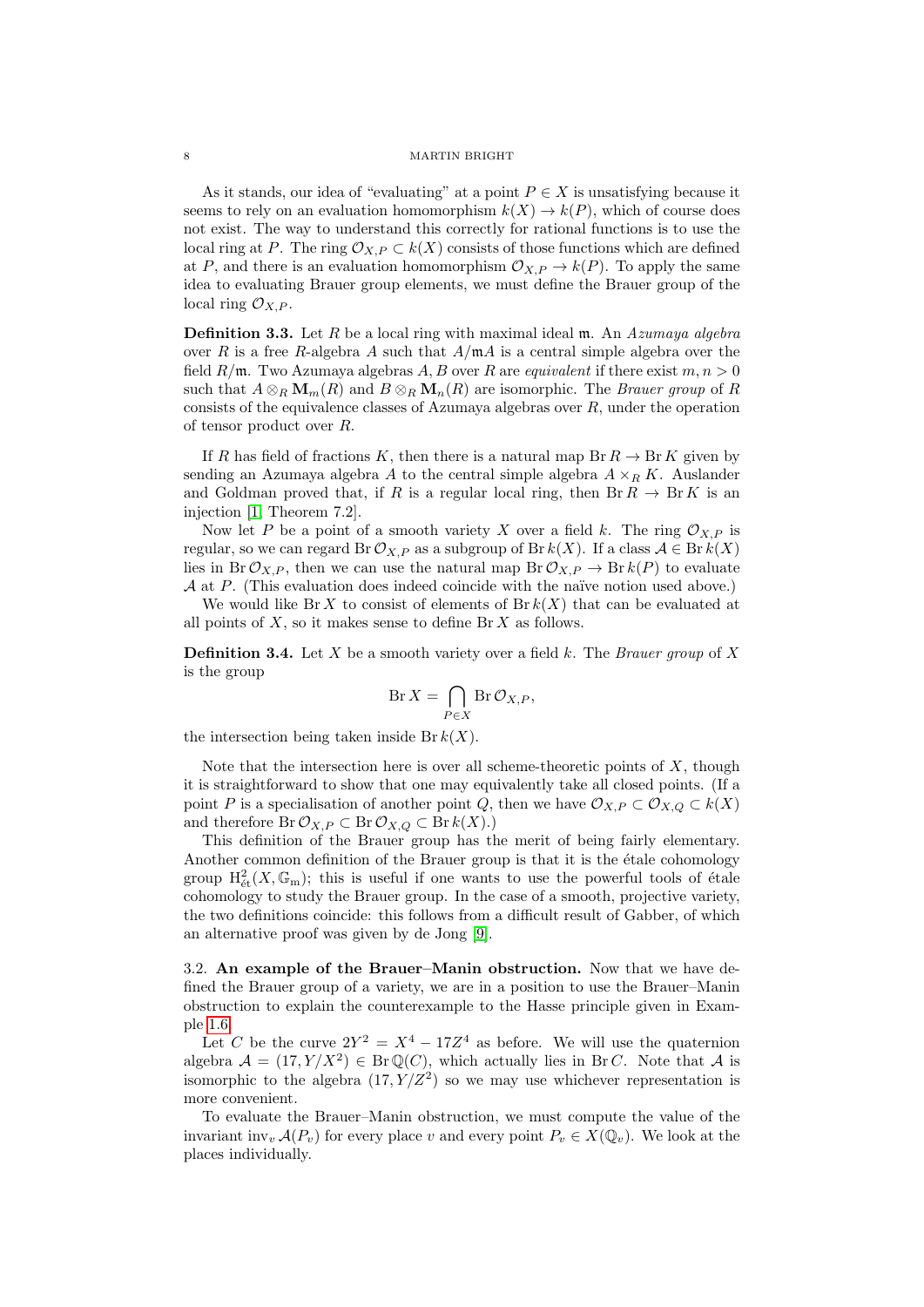If 17 is a square in  $\mathbb{Q}_v$ , then we have inv<sub>v</sub>  $\mathcal{A}(P_v) = 0$  for all  $P_v \in X(k_v)$ . As long as either  $Y/X^2$  or  $Y/Z^2$  is invertible at  $P_v$ , we can see this by first substituting the coordinates of  $P$  into one of the expressions for  $A$  and seeing that the resulting quaternion algebra is trivial over  $k_v$ . However, we can also see this more efficiently by noting that the evaluation map  $Br C \to Br k_v$  factors through  $Br(C \times_k k_v)$ , and that A is zero in this group since 17 is a square in the function field  $k_v(C)$ . Note that this case includes the places 2 and  $\infty$ .

If  $v = p$  is an odd prime other than 17, and 17 is not a square in  $\mathbb{Q}_p$ , then we proceed as follows. Any point  $P_v$  of  $X(\mathbb{Q}_p)$  can be written as  $(x, y, z)$  with  $x, y, z \in \mathbb{Z}_p$  not all divisible by p. If p were to divide y, then looking at the equation modulo  $p$  shows that 17 would be a square modulo  $p$ , which is not true; so  $p$  does not divide y. It follows that at least one of  $y/x^2$  and  $y/z^2$  is a unit in  $\mathbb{Z}_p$ . The extension  $\mathbb{Q}_p(\sqrt{17})/\mathbb{Q}_p$  is unramified, so every unit in  $\mathbb{Z}_p$  is a norm from this extension, giving  $inv_v \mathcal{A}(P_v) = 0.$ 

Finally, take  $v = 17$  and let  $P = (x, y, z)$  be a point of  $C(\mathbb{Q}_{17})$ . Again we may assume that  $x, y, z$  lie in  $\mathbb{Z}_{17}$ . If, say, x is divisible by 17, then looking modulo 17 shows 17 | y, but then  $17^2$  |  $17z^4$  and so 17 | z, a contradiction. So x is not divisible by 17, and similarly neither is y. Now looking modulo 17, and using the fact that 2 is not a fourth power in  $\mathbb{F}_{17}$ , shows that y is not a square modulo 17. The elements of  $\mathbb{Z}_{17}^{\times}$  that are norms from  $\mathbb{Q}_{17}(\sqrt{17})$  are precisely those which are square modulo 17, so we deduce  $\text{inv}_{17} \mathcal{A}(P) = \frac{1}{2}$ .

To summarise, we have found  $\text{inv}_{17} \mathcal{A}(P) = \frac{1}{2}$  for all points  $P \in C(\mathbb{Q}_{17})$ , and inv<sub>v</sub>  $A(P_v) = 0$  for all  $v \neq 17$  and  $P_v \in C(\mathbb{Q}_v)$ . Therefore, for all  $(P_v) \in C(\mathbf{A}_0)$ . we have  $\sum_{v}$  inv<sub>v</sub>  $\mathcal{A}(P_v) = \frac{1}{2}$  and therefore  $C(\mathbf{A}_{\mathbb{Q}})^{Br} = \emptyset$ , showing that there is a Brauer–Manin obstruction to the Hasse principle on C.

Remark 3.5. The ingredients for computing the Brauer–Manin obstruction on C were exactly the same as the ingredients in our earlier proof that C has no rational point.

3.3. Brauer groups of some varieties. Here we collect some facts about Brauer groups of varieties.

If k is algebraically closed, then we have  $Br(\mathbb{P}^n_k) = 0$  for all n, and also  $Br(C) = 0$ for every curve C over k. (The latter follows from Tsen's theorem that  $Br\ k(C)$  is a  $C_1$  field and so has trivial Brauer group.) If  $X$  is a smooth proper variety over an algebraically closed field k of characteristic zero, then Br X contains  $(\mathbb{Q}/\mathbb{Z})^{b_2-\rho}$ , where  $b_2$  is the second Betti number of X and  $\rho$  is the rank of the Néron–Severi group of  $X$ .

Over any field  $k$  of characteristic zero, the Brauer group is a birational invariant of proper smooth varieties: if  $X$  and  $Y$  are birational proper smooth varieties, then  $\text{Br } X$  and  $\text{Br } Y$  are isomorphic.

Let X be a smooth, proper, geometrically irreducible variety over a field k. Let  $\overline{X}$ denote the base change of  $X$  to a separable closure of  $k$ . We define some subgroups of Br X.

- The subgroup  $\text{Br}_0 X = \text{im}(\text{Br } k \to \text{Br } X)$  consists of the "constant" elements. (Beware: the homomorphism  $\text{Br } k \to \text{Br } X$  is not necessarily injective, though it is if  $X$  has a  $k$ -point.)
- The subgroup  $\text{Br}_1 X = \ker(\text{Br } X \to \text{Br } \overline{X}$  consists of the "algebraic" elements, that is, those that become trivial after a finite extension of the base field k. (This clearly contains  $\text{Br}_0 X$ .)
- The quotient Br  $X/\operatorname{Br}_1 X \cong \operatorname{im}(\operatorname{Br} X \to \operatorname{Br} \bar{X})$  is called the "transcendental" Brauer group of  $X$ .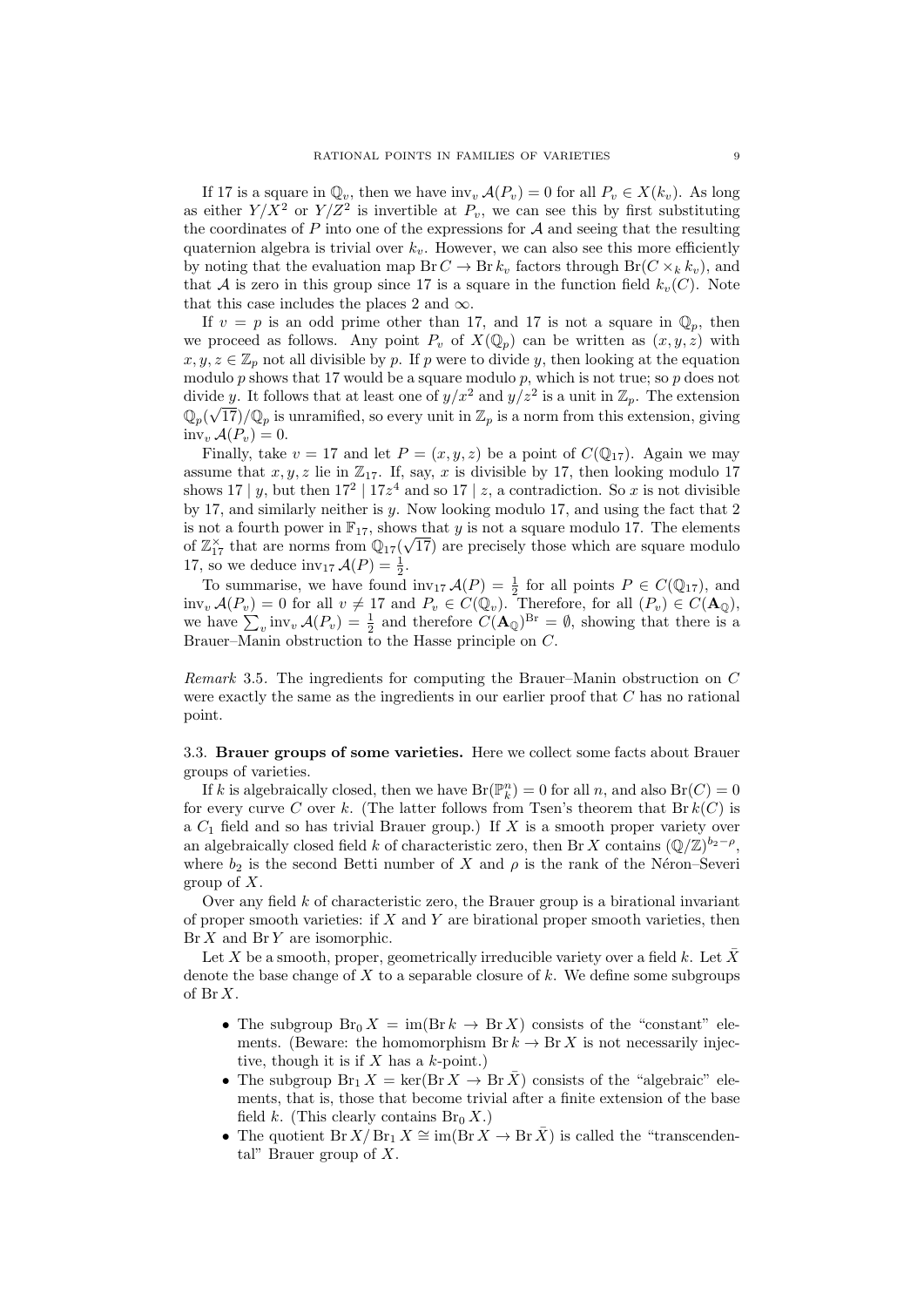Putting these facts and definitions together allows us to make some new statements, such as: if X is a geometrically rational variety, then Br  $\bar{X}$  is trivial and so  $\text{Br}_1 X$  is the whole of  $\text{Br } X$ .

Let  $X$  be smooth, proper and geometrically irreducible over  $k$ . A very useful calculation, coming from the Hochschild–Serre spectral sequence in étale cohomology, is the existence of the following exact sequence of Galois cohomology groups:

<span id="page-9-2"></span> $0 \to \text{Pic } X \to \text{H}^0(k, \text{Pic }\bar{X}) \to \text{Br } k \to \text{Br}_1 X \to \text{H}^1(k, \text{Pic }\bar{X}) \to \text{H}^3(k, \bar{k}^\times).$ 

If k is a number field, then we have  $H^3(k, \bar{k}^\times) = 0$  and so an extremely useful isomorphism

(3.1) 
$$
\operatorname{Br}_1 X/\operatorname{Br}_0 X \cong \mathrm{H}^1(k, \mathrm{Pic}\,\bar{X}).
$$

Supposing that Pic  $\bar{X}$  is finitely generated and torsion-free (for example, X is a rational surface or a K3 surface), the group  $H^1(k, Pic \bar{X})$  is finite and can easily be computed explicitly. Inverting the isomorphism to obtain explicit elements of  $Br_1 X$  is more challenging, but in practice can be done in many examples.

Note that elements of  $Br_0 X$  give no Brauer–Manin obstruction, and the obstruction given by  $A \in \mathbb{B}r X$  depends only on the class of A modulo  $\mathbb{B}r_0 X$ , so in practice we are usually interested in the quotient  $Br X/Br_0 X$ .

3.4. Residue maps. Let  $X$  be a smooth variety over a field  $k$ . Given an element of Br  $k(X)$ , how can one tell whether it lies in Br X? The corresponding question for rational functions has a pleasing answer: a rational function is regular if and only if it has trivial valuation along every prime divisor of  $X$ . In this section we describe the corresponding result for Brauer groups. The first aim is to define a residue map for each prime divisor.

Let  $R$  be a discrete valuation ring with maximal ideal  $m$ , field of fractions  $K$  and perfect residue field F.

<span id="page-9-0"></span>**Theorem 3.6.** There is a homomorphism  $\partial: \text{Br } K \to \text{H}^1(F, \mathbb{Q}/\mathbb{Z})$  whose kernel is precisely Br R.

The homomorphism  $\partial$  is called the *residue map* associated to the DVR R.

We briefly describe the construction of the residue map. Firstly, assume that K is complete. It can be shown that every element of  $\text{Br } K$  is split by some finite unramified extension of K. Letting  $K<sup>nr</sup>$  be the maximal unramified extension of K, this shows that the natural map Br  $K \to Br K^{nr}$  is the zero map; the inflationrestriction sequence in Galois cohomology (together with Hilbert's Theorem 90) gives an exact sequence

$$
0 \to \mathrm{H}^2(K^{\mathrm{nr}}/K, (K^{\mathrm{nr}})^\times) \to \mathrm{Br} K \to \mathrm{Br} K^{\mathrm{nr}},
$$

showing that  $H^2(K^{\text{nr}}/K,(K^{\text{nr}})^{\times}) \to \text{Br } K$  is an isomorphism.

The valuation map on K extends to a homomorphism  $(K<sup>nr</sup>)^{\times} \to \mathbb{Z}$ . This induces a homomorphism

$$
\mathrm{H}^2(K^{\mathrm{nr}}/K, (K^{\mathrm{nr}})^\times) \to \mathrm{H}^2(K^{\mathrm{nr}}/K, \mathbb{Z}) \cong \mathrm{H}^2(F, \mathbb{Z}) \cong \mathrm{H}^1(F, \mathbb{Q}/\mathbb{Z}).
$$

The first isomorphism comes from the isomorphism Gal( $K^{\text{nr}}/K$ ) ≅ Gal( $\overline{F}/F$ ), because  $K$  is complete, and the second from the boundary map in the long exact sequence in cohomology coming from  $0 \to \mathbb{Z} \to \mathbb{Q} \to \mathbb{Q}/\mathbb{Z} \to 0$ . This composition is the residue map.

If K is not complete, let  $\hat{K}$  be its completion, and define the residue map via the natural map  $\text{Br } K \to \text{Br } \hat{K}$ .

<span id="page-9-1"></span>Remark 3.7. When K is a finite extension of  $\mathbb{Q}_p$ , there is a canonical isomorphism  $H^1(\mathbb{F}_q, \mathbb{Q}/\mathbb{Z}) \to \mathbb{Q}/\mathbb{Z}$  given by evaluation at the Frobenius element. Composing the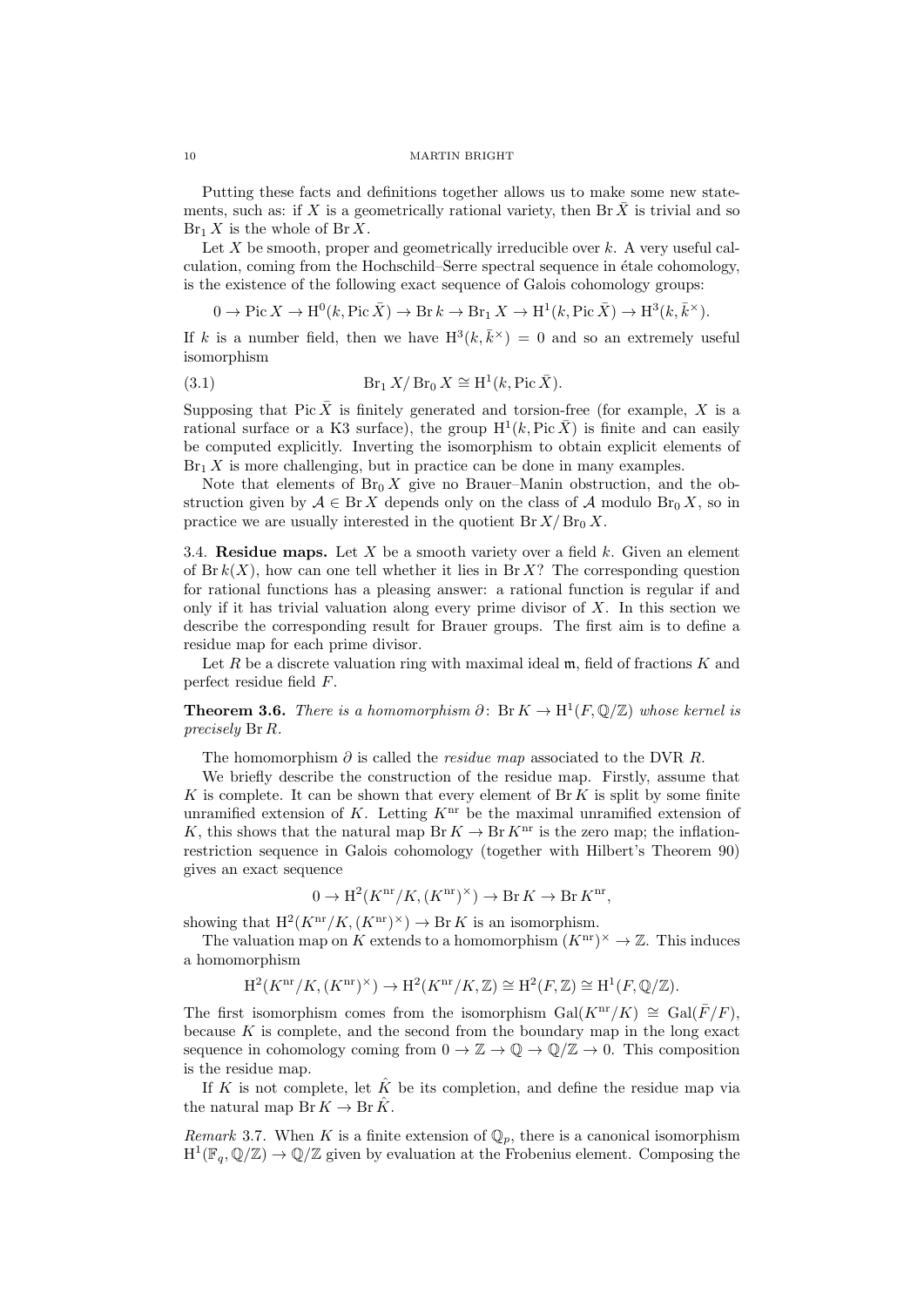residue map with this isomorphism gives the Hasse invariant map inv (and indeed is often given as the definition of the invariant map).

Remark 3.8. The condition that the residue field be perfect is essential. For example, take  $K = \mathbb{Q}_2(t)$  with the 2-adic valuation, with residue field  $F = \mathbb{F}_2(t)$ . The quaternion algebra  $(2, t)$  has no splitting field that is unramified over K; of the two obvious ones,  $K(\sqrt{2})$  is wildly ramified, and  $K(\sqrt{t})$  is even worse, inducing an inseparable extension of F.

Returning to the case of a smooth variety  $X$  over a field  $k$  of characteristic zero, we can apply Theorem [3.6](#page-9-0) to the local ring at every prime divisor and so obtain, for each prime divisor  $D \subset X$ , a residue map  $\partial_D : \text{Br } k(X) \to \text{H}^1(k(D), \mathbb{Q}/\mathbb{Z})$ . One reason that these residue maps are so useful is the purity theorem.

For  $A \in Br\,k(X)$ , define the ramification locus of A to be the set

$$
\{P \in X \mid \mathcal{A} \notin \operatorname{Br} \mathcal{O}_{X,P}\}.
$$

This is a proper closed subset of  $X$ : one way to see this is to use the isomorphism  $\mathcal{A} \otimes_{k(X)} \mathcal{A}^{\mathrm{op}} \to \mathrm{End}_{k(X)} \mathcal{A}$ , and show that set of points where it fails to specialise to an isomorphism is given by the vanishing of a determinant.

**Theorem 3.9** (Purity theorem, Grothendieck, first form). Let X be a smooth variety over a field k of characteristic zero. For  $A \in k(X)$ , the ramification locus of  $A$  is either empty or of pure codimension 1 in X.

This allows us to give the following alternative description of the Brauer group of X:

$$
\operatorname{Br} X = \bigcap_{D} \operatorname{Br} \mathcal{O}_{X,D},
$$

where the intersection is over all prime divisors  $D$  on  $X$ .

Using Theorem [3.6,](#page-9-0) we can give a second form of the purity theorem:

<span id="page-10-1"></span>**Theorem 3.10** (Purity theorem, second form). Let X be a smooth variety over a field k of characteristic zero. The following sequence is exact:

$$
0 \to \text{Br } X \to \text{Br } k(X) \xrightarrow{\oplus_D \partial_D} \bigoplus_D \text{H}^1(k(D), \mathbb{Q}/\mathbb{Z}),
$$

where D runs over all prime divisors on X.

Note that the map  $\oplus_D \partial_D$  does indeed land in the direct sum: for each element  $A \in \text{Br } k(X)$ , we can have  $\partial_D(A) \neq 0$  only for the finitely many divisors D lying in the ramification locus of A.

Remark 3.11. The result also holds in positive characteristic, as long as one restricts attention to the prime-to- $p$  torsion in the Brauer group.

Remark 3.12. If D is itself smooth and  $A$  is unramified away from D, that is,  $A$ lies in Br(X \ D), then one can show that the residue  $\partial_D(\mathcal{A})$  lies in the subgroup  $\mathrm{H}^1(D,\mathbb{Q}/\mathbb{Z})\subset \mathrm{H}^1(k(D),\mathbb{Q}/\mathbb{Z}).$ 

## 4. Local solubility in families

<span id="page-10-0"></span>In this section we turn our attention from individual varieties to families of varieties. The aim is to understand results such as those of Loughran and Smeets [\[15\]](#page-20-17) which relate the number of everywhere locally soluble varieties in a family to the geometry of the family.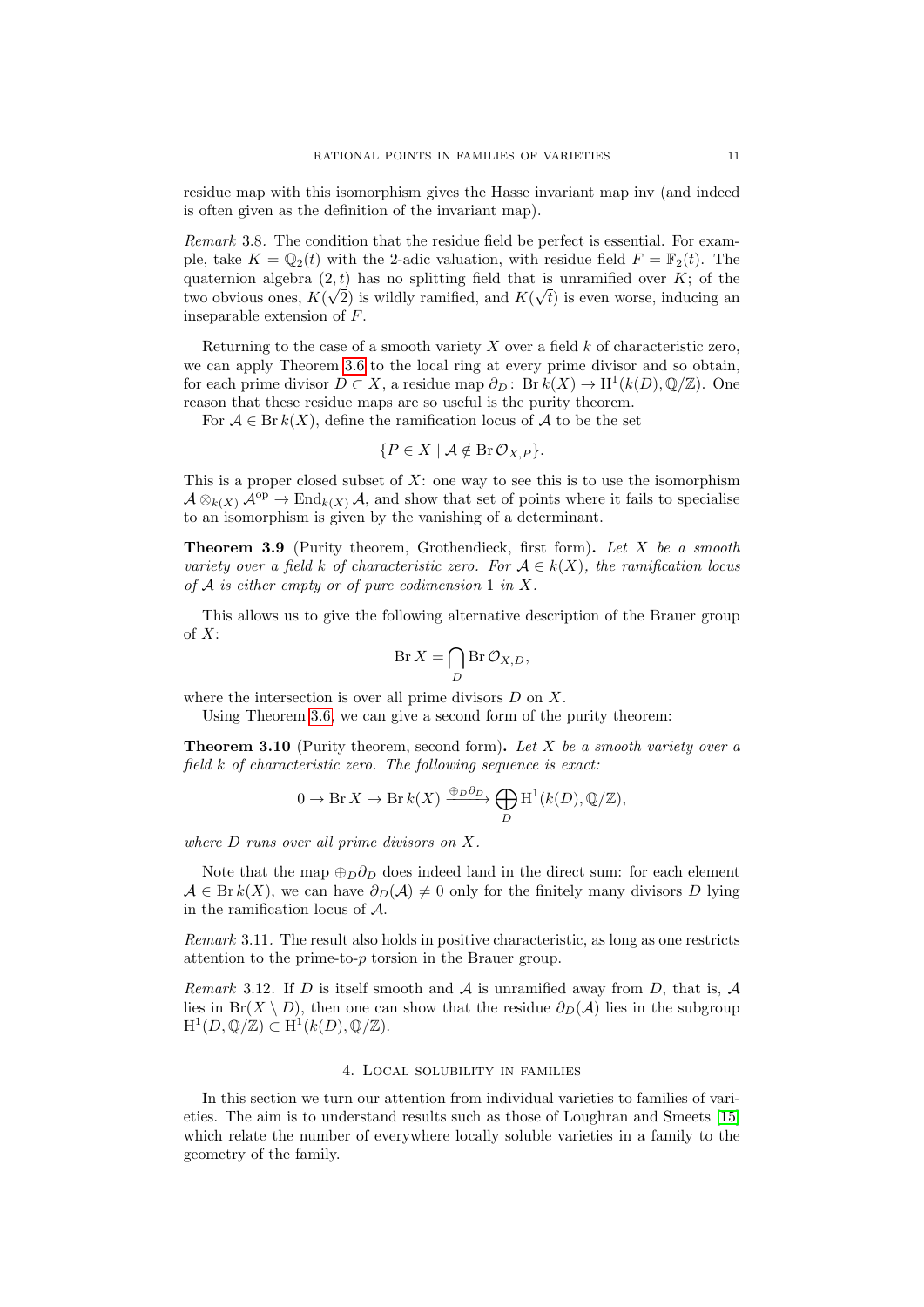4.1. Introduction. Let k be a number field. By a "family of varieties" over k we mean a smooth, projective, irreducible variety  $X$  over  $k$  equipped with a dominant morphism  $\pi \colon X \to \mathbb{P}^n_k$ , such that the generic fibre of  $\pi$  is geometrically irreducible. (This condition ensures that the other fibres of  $\pi$  will also be geometrically irreducible outside a proper closed subset of the base.) We think of  $X$  as a family of varieties in the sense that every  $P \in \mathbb{P}^n(k)$  gives a k-variety  $X_P = \pi^{-1}(P)$ .

<span id="page-11-0"></span>**Example 4.1.** Take the ambient space  $\mathbb{P}_k^2 \times \mathbb{P}_k^2$  with coordinates  $(x_0, x_1, x_2)$  on the first factor and  $(a_0, a_1, a_2)$  on the second factor. Let the subvariety X be defined by the equation  $a_0x_1^2 + a_1x_1^2 + a_2x_2^2 = 0$ . If we take  $\pi$  to be the projection to the second factor, restricted to  $X$ , then we obtain a family of varieties in which every  $P = (a_0 : a_1 : a_2) \in \mathbb{P}^2(k)$  corresponds to the plane conic defined by the equation above.

The main question in this section will be: given such a family of varieties, how many of the varieties are everywhere locally soluble, that is, for how many of the points  $P \in \mathbb{P}^n(k)$  do we have  $X_P(\mathbf{A}_k) \neq \emptyset$ ? As it stands, this question does not make much sense: there are infinitely many points  $P \in \mathbb{P}^n(k)$ , and in most cases infinitely many of the corresponding  $X_P$  will be everywhere locally soluble. To turn the question into a more precise one, we use the standard height on  $\mathbb{P}^n(k)$ .

In the case  $k = \mathbb{Q}$ , we can define the height of a point  $P \in \mathbb{P}^n(\mathbb{Q})$  as follows: write  $P = (a_0 : \cdots : a_n)$  with  $a_0, \ldots, a_n$  coprime integers, and define the height to be  $H(P) = \max\{|a_0|, \ldots, |a_n|\}$ . In the case of a more general number field, we may not be able to write a point using coprime integers, so we use the more general definition

$$
H((a_0:\cdots:a_n))=\prod_{v\in\Omega_k}\max\{|a_0|_v,\ldots,|a_n|_v\}.
$$

It is an easy but worthwhile exercise to check that this gives the same answer as above in the case  $k = \mathbb{O}$ .

Given a family  $\pi: X \to \mathbb{P}^n$  as above, we now define for  $B > 0$ 

$$
N_{\rm loc}(B) = \#\{P \in \mathbb{P}^n(k) \mid H(P) \leq B \text{ and } X_P(\mathbf{A}_k) \neq \emptyset\}.
$$

The aim is to compare this to the total number of points of height at most B,

$$
N_{\text{tot}}(B) = \# \{ P \in P^n(k) \mid H(P) \le B \}.
$$

A precise asymptotic for  $N_{\text{tot}}(B)$  is given by the following theorem of Schanuel.

Theorem 4.2 (Schanuel). Let k be a number field. Let h be the class number of k,  $\zeta_k$  the zeta function of k,  $r_1$  and  $r_2$  the numbers of real and complex places respectively,  $r = r_1 + r_2 - 1$  the rank of the unit group, R the regulator,  $\Delta$  the discriminant, w the number of roots of unity in k. Then we have

$$
N_{\text{tot}}(B) \sim \frac{h}{\zeta_k(n+1)} \Big(\frac{2^{r_1} (2\pi)^{r_2}}{\sqrt{|\Delta|}}\Big)^{n+1} \frac{R}{w} (n+1)^r B^{(n+1)}
$$

(See Serre [\[22,](#page-20-18) Section 2.5]; the version stated there has  $B^{(n+1)[k:\mathbb{Q}]}$  instead of  $B^{n+1}$ , but that is because it uses a different normalisation of the absolute values on k.) The new question is: how does the ratio  $N_{\text{loc}}(B)/N_{\text{tot}}(B)$  behave as  $B \to \infty$ ? Whenever we talk about a "proportion" of points in  $\mathbb{P}^n(k)$  in future, it will be in this sense.

Let us return to Example [4.1](#page-11-0) and try to answer the simpler question of solubility at just one place, beginning with solubility in R. For  $P = (a_0 : a_1 : a_2)$ , it is easy to see that  $X_P(\mathbb{R})$  is non-empty if and only if  $a_0, a_1, a_2$  do not all have the same sign. This clearly happens for  $3/4$  of all triples  $a_0, a_1, a_2$  up to any given bound. but let us try to explain this in terms of the measure of some subset of  $\mathbb{P}^2(\mathbb{R})$ . Temporarily, let  $a_0, a_1, a_2$  take values in R. If we scale  $(a_0, a_1, a_2)$  to lie on the unit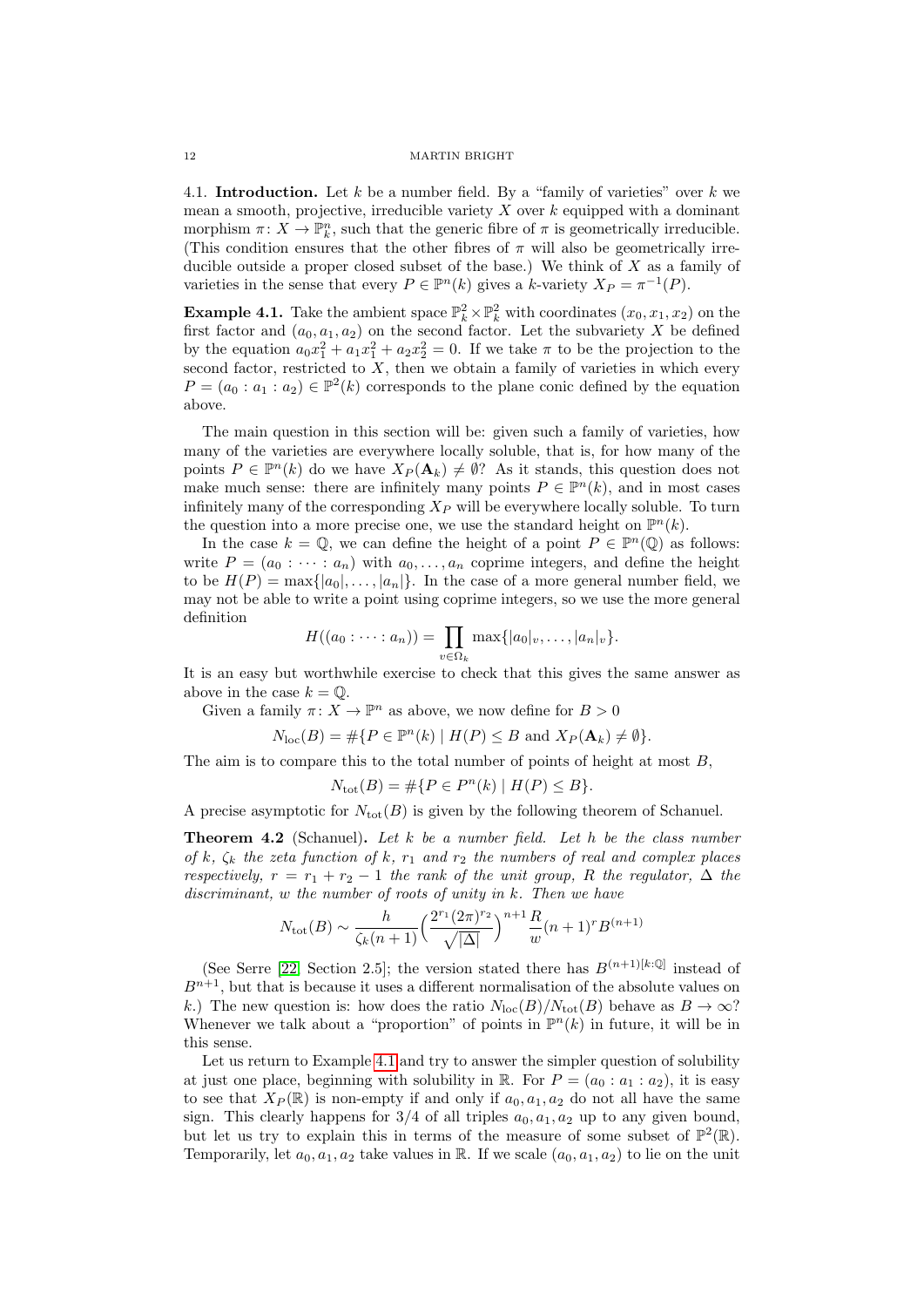sphere (which is compact), then the two octants making up the points for which the corresponding conic is soluble make up precisely 3/4 of the surface area of the sphere. For any  $B > 0$ , the points of  $\mathbb{P}^2(\mathbb{Q})$  of height  $\leq B$  are evenly distributed on the unit sphere in the sense that equal numbers lie in each octant, so precisely 3/4 correspond to soluble fibres. Of course we should really be working in  $\mathbb{P}^2(\mathbb{R})$ , which is the quotient of the unit sphere by the antipodal map.

For a more general family of varieties, it is not reasonable to expect the proportion of points of height at most B having soluble fibres to be independent of B; but the fact that  $\mathbb{P}^n(\mathbb{Q})$  is equidistributed in  $\mathbb{P}^n(\mathbb{R})$  as  $B \to \infty$  means that the proportion of soluble fibres does tend to the ratio calculated using the measure of the relevant part of  $\mathbb{P}^n(\mathbb{R})$ .

If we now turn to looking at solubility at an odd prime  $p$ , the situation is more complicated but the same basic idea applies. Let  $(a_0 : a_1 : a_2)$  be a point of  $\mathbb{P}^2(\mathbb{Q}_p)$ , scaled so that  $a_0, a_1, a_2$  lie in  $\mathbb{Z}_p$  and are not all divisible by p. What are the conditions on  $(a_0, a_1, a_2)$  for  $a_0x_0^2 + a_1x_2^2 + a_2x_2^2$  to be soluble in  $\mathbb{Q}_p$ ?

If none of the  $a_i$  are divisible by p, then the equation is soluble: the Chevalley– Warning theorem [\[20,](#page-20-4) Chapter I, Section 2, Theorem 3] shows that there is a solution over  $\mathbb{F}_p$ , which lifts by Hensel's Lemma.

If, say,  $v_p(a_0) = 1$  but p does not divide  $a_1a_2$ , then the solubility depends on whether  $a_1x_1^2 + a_2x_2^2$  has a non-zero solution modulo p, which happens if and only if  $-a_1a_2$  is a square in  $\mathbb{F}_p$ .

The other cases look more complex but can be reduced to these by transformations: for example, if  $p^2$  divides  $a_0$  then substituting  $x_0 \mapsto px_0$  shows that this equation is soluble if and only if that corresponding to  $(a_0/p^2 : a_1 : a_2)$  is soluble. By keeping track of the effect of these transformations on the measure on  $\mathbb{P}^2(\mathbb{Q}_p)$  we can produce an explicit expression for the proportion of  $\mathbb{P}^2(\mathbb{Q}_p)$  corresponding to fibres soluble in  $\mathbb{Q}_p$ . Using the fact that points of  $\mathbb{P}^2(\mathbb{Q})$ , ordered by height, are equidistributed in  $\mathbb{P}^2(\mathbb{Q}_p)$  shows that this is also the proportion of  $\mathbb{P}^2(\mathbb{Q})$ corresponding to fibres locally soluble in  $\mathbb{Q}_p$ .

So the proportion of varieties in our family that are locally soluble at one given place can be computed as the measure of some set. What about the proportion that are locally soluble at all places? This particular example was studied by Serre [\[21,](#page-20-19) Exemple 3].

<span id="page-12-0"></span>**Theorem 4.3** (Serre). For the family of Example [4.1,](#page-11-0) we have

$$
N_{\rm loc}(B) \ll \frac{B^3}{(\log B)^{3/2}}.
$$

In particular,  $N_{\text{loc}}(B)/N_{\text{tot}}(B)$  tends to 0 as  $B \to \infty$ .

On the other hand, there are families of varieties such that the ratio is positive.

<span id="page-12-1"></span>**Theorem 4.4** (Bright, Browning, Loughran [\[6\]](#page-20-20)). Let  $X \subset \mathbb{P}^3 \times \mathbb{P}^3$  be the family of varieties over Q defined by

$$
a_0x_0^3 + a_1x_1^3 + a_2x_2^3 + a_3x_3^3 = 0.
$$

Then the ratio  $N_{\text{loc}}(B)/N_{\text{tot}}(B)$  tends to approximately 0.86 as  $B \to \infty$ . Moreover, this limit is a product  $\prod_{v \in \Omega_k} c_v$ , where  $c_v$  is the proportion of varieties in the family that are soluble over  $\mathbb{Q}_v$ .

**Theorem 4.5** (Poonen, Voloch [\[17\]](#page-20-21)). Fix positive integers n,  $d > 2$  satisfying  $(n, d) \neq (2, 2)$ . For the family of all hypersurfaces of degree d in  $\mathbb{P}^n$ , the ratio  $N_{\text{loc}}(B)/N_{\text{tot}}(B)$  tends to a limit  $c > 0$  as  $B \to \infty$ . Moreover, we have  $c = \prod_{v \in \Omega_k} c_v$ , where  $c_v$  is the proportion of varieties in the family that are soluble over  $\mathbb{Q}_v$ .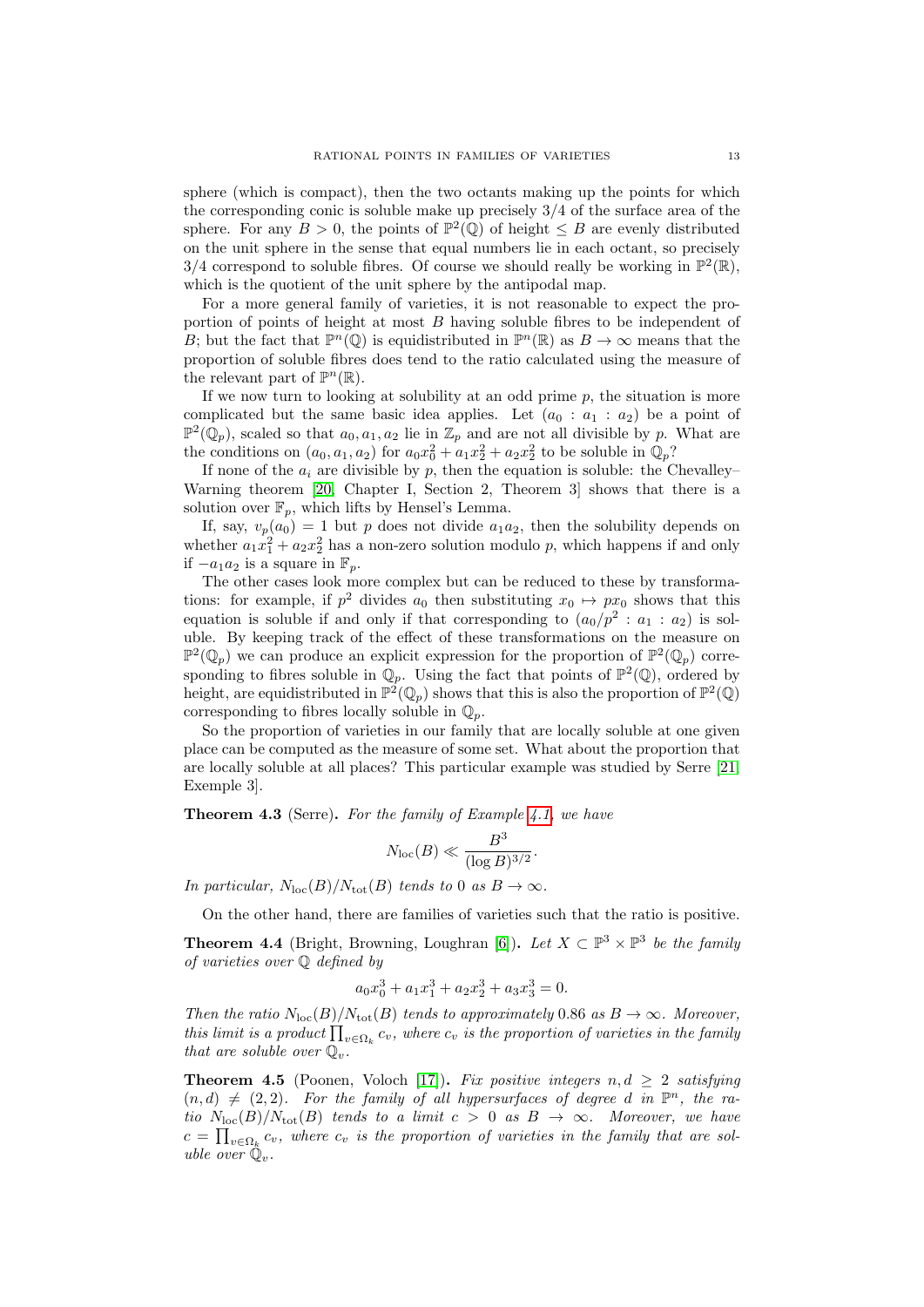What is the qualitative difference between the two types of behaviour?

4.2. Bad reduction and local solubility. At the root of the relationship between geometry and local solubility of varieties is the result of Lang–Weil (Theorem [1.3\)](#page-1-0) which implies, approximately, that a geometrically irreducible variety over a sufficiently large finite field must have a point.

In the case of a scheme with several components, we of course only need one component to be geometrically irreducible in order to apply the Lang–Weil theorem. Skorobogatov made the following definition.

**Definition 4.6.** A scheme of finite type over a field is *split* if it contains a geometrically integral open subscheme.

Equivalently, a scheme of finite type over a field is split if and only if it has an irreducible component that is geometrically irreducible and has multiplicity 1. This concept turns out to be very useful in studying the local solubility of families of varieties.

Let us look at the two contrasting examples from above, the diagonal cubic surfaces and the plane conics.

**Example 4.7.** Let  $X \subset \mathbb{P}^3 \times \mathbb{P}^3$  be the family of varieties over  $\mathbb Q$  defined by

$$
a_0x_0^3 + a_1x_1^3 + a_2x_2^3 + a_3x_3^3 = 0.
$$

Let  $D \subset \mathbb{P}^3$  be the divisor defined by  $a_0 = 0$ , and let d be the generic point of D. The fibre  $X_d$  is the variety in  $\mathbb{P}^3$  over the field  $\mathbb{Q}(a_1/a_3, a_2/a_3)$  defined by the equation

$$
(a_1/a_3)x_1^3 + (a_2/a_3)x_2^2 + x_3^3 = 0.
$$

Since the variable  $x_0$  does not appear in the equation, this variety is a cone over a smooth cubic curve, with the vertex of the cone at  $(1:0:0:0)$ . In particular, it is geometrically irreducible and therefore split.

Suppose that  $P = (a_0 : a_1 : a_2 : a_3) \in \mathbb{P}^3(\mathbb{Q})$  satisfies  $a_0a_1a_2a_3 \neq 0$ , with  $a_0, a_1 a_2, a_3$  coprime integers, and that p is an odd prime dividing  $a_0$ . Then the reduction of P modulo  $p$  lands in the divisor  $D$ . Assuming this happens in a sufficiently generic way (that is,  $p^2 \nmid a_0$  and  $p \nmid a_1 a_2 a_3$ ), then the reduction of  $X_P$ modulo p looks exactly like the fibre  $X_d$ , that is, a cone over a smooth cubic curve. If  $p$  is sufficiently large, then Lang–Weil implies that there is a smooth point on the reduction of  $X_P$  modulo p, and therefore  $X_P(\mathbb{Q}_p) \neq \emptyset$ .

**Example 4.8.** Let  $X \subset \mathbb{P}^2 \times \mathbb{P}^2$  be the family of varieties from Example [4.1,](#page-11-0) defined by

$$
a_0x_0^2 + a_1x_1^2 + a_2x_2^2 = 0.
$$

As before, let  $D \subset \mathbb{P}^2$  be the divisor defined by  $a_0 = 0$  and let d be the generic point of D. The fibre  $X_d$  is the variety in  $\mathbb{P}^2$  over the field  $K = \mathbb{Q}(a_1/a_2)$  defined by

$$
(a_1/a_2)x_2^2 + x_3^2 = 0.
$$

This is not split: geometrically, it is the union of two lines, conjugate over the extension field  $K(\sqrt{-a_1/a_2})$ .

Now suppose that  $P = (a_0 : a_1 : a_2) \in \mathbb{P}^2_{\mathbb{Q}}$  satisfies  $a_0a_1a_2 \neq 0$ , with  $a_0, a_1, a_2$ coprime integers, and that  $p$  is an odd prime dividing  $a_0$ . As before, the reduction modulo p of P lands in D. The fibre  $X_P$  is smooth and, generically, its reduction modulo p looks geometrically like the fibre  $X_d$ . This doesn't mean that it is nonsplit, though: the two lines are defined over  $\mathbb{F}_p(\sqrt{-a_1/a_2})$ , so this variety is split if and only if  $-a_1/a_2$  is a square in  $\mathbb{F}_p$ . This happens for half of all odd primes p. In this case we find that  $X(\mathbb{Q}_n)$  is non-empty only half the time, depending on the prime p.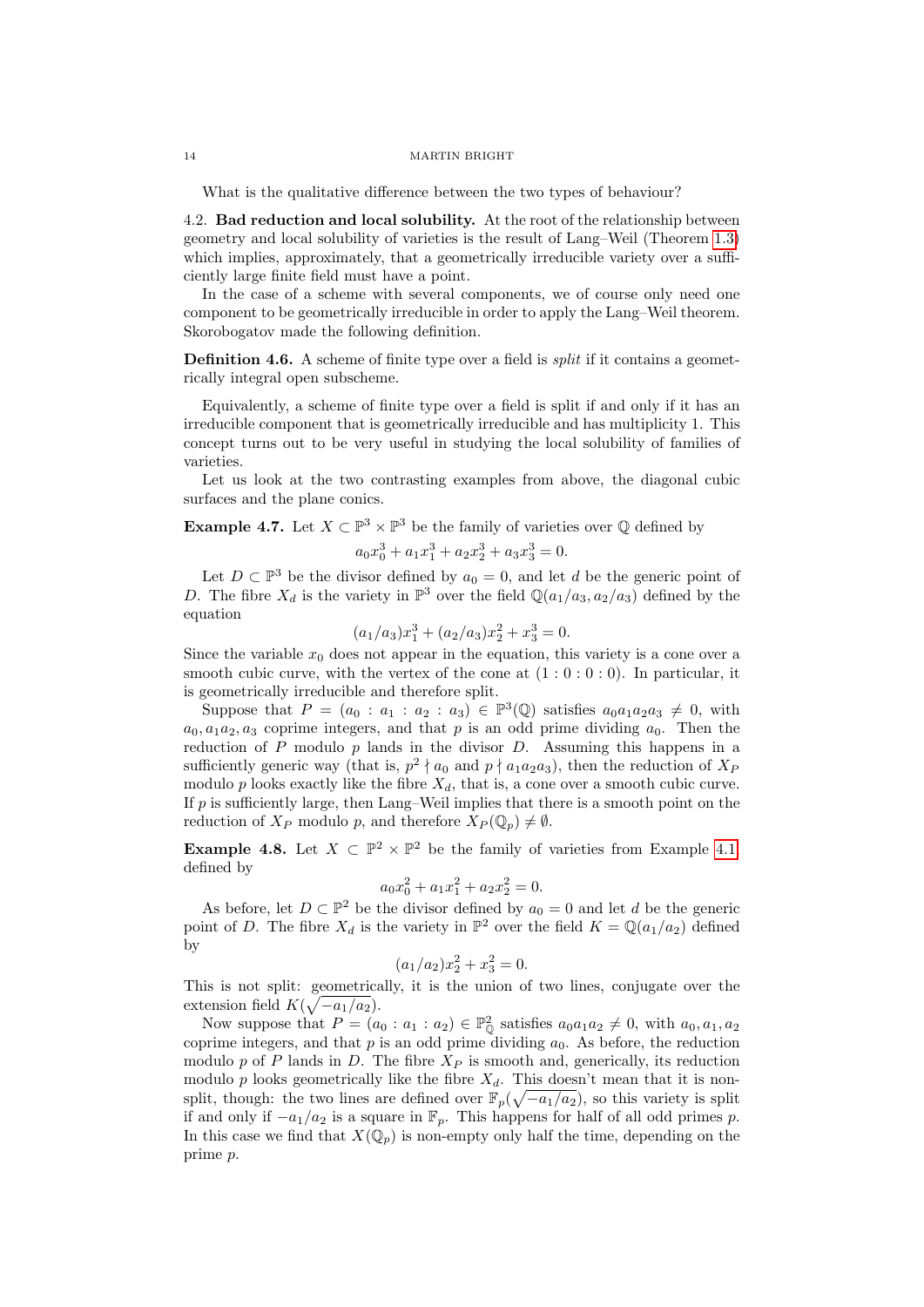The message from these two contrasting examples is that the geometry of the fibre  $X_d$  at the generic point of a divisor D in the base, and in particular whether it is split, strongly affects the local solubility of fibres  $X_P$  for  $P \in \mathbb{P}^n(k)$  that land in D modulo some prime. The two obvious questions this raises are: how often does a point  $P$  land in a given divisor  $D$  modulo some prime? And do we need to look only at divisors in the base, or also subvarieties of higher codimension?

The answer to the second question is that it turns out to be enough to look at the behaviour above divisors in the base. The answer to the first question is that, very often, a point  $P \in \mathbb{P}^n(k)$  lands in a given divisor  $D \subset \mathbb{P}^n$  modulo some prime. After all, in our examples, the only way that  $a_0$  can avoid being divisible by any odd prime is for  $a_0$  to be plus or minus a power of 2. (We also need the extra conditions  $p^2 \nmid a_0$  and  $p \nmid a_1 a_2 a_3$ , but it can be shown that these also hold 100% of the time.)

4.3. The results of Loughran and Smeets. Quantitative results using these ideas relating bad reduction to local solubility have been proved by several authors, most recently Loughran and Smeets [\[15\]](#page-20-17), building on the technique of Serre [\[21\]](#page-20-19). To distinguish the two cases seen in our examples, they defined an invariant associated to a family of varieties  $\pi: X \to \mathbb{P}^n$ , as follows.

Firstly, let  $D \subset \mathbb{P}^n$  be a prime divisor with generic point d. The fibre  $X_d$  is a scheme over the field  $k(D)$ ; let  $L/k(D)$  be a finite Galois extension over which all the geometrically irreducible components of  $X_d$  are defined. The Galois group  $\Gamma_d = \text{Gal}(L/k(D))$  acts on the set of components. Define

$$
\delta_D(\pi) = \frac{\#\{\gamma \in \Gamma_d \mid \gamma \text{ fixes at least one multiplicity-1 component of } X_d\}}{\#\Gamma_d}.
$$

Note that, if  $X_d$  is split, then there is a component fixed by all  $\gamma \in \Gamma_d$ , and therefore we have  $\delta_D(\pi) = 1$ . However, it is possible to have  $\delta_D(\pi) = 1$  without  $X_d$  being split.

Now define

$$
\Delta(\pi) = \sum_D (1 - \delta_D(\pi)),
$$

the sum being over all prime divisors of  $\mathbb{P}^n$ . This sum is finite: since the generic fibre of X is geometrically integral, there is a non-empty open set  $U \subset \mathbb{P}^n$  above which the fibres are geometrically integral, and so  $\delta_D(\pi)$  can differ from 1 only for the finitely many divisors D not contained in U.

Armed with this definition, they prove the following.

<span id="page-14-0"></span>**Theorem 4.9** (Loughran, Smeets [\[15\]](#page-20-17)). Let  $\pi: X \to \mathbb{P}^n$  be a family of varieties over a number field. Then we have

$$
N_{\mathrm{loc}}(B) \ll \frac{B^{n+1}}{(\log B)^{\Delta(\pi)}} \ \text{as} \ B \rightarrow \infty.
$$

In particular, if  $\Delta(\pi) > 0$  then 0% of the varieties in the family are everywhere locally soluble.

For the family of Example [4.1,](#page-11-0) there are three divisors in the base, given by  ${a_i = 0}$  for  $i = 0, 1, 2$ , above which the fibre is not split. In each case there are two components interchanged by the Galois action, giving  $\delta_D(\pi) = \frac{1}{2}$ . We therefore have  $\Delta(\pi) = \frac{1}{2} + \frac{1}{2} + \frac{1}{2} = \frac{3}{2}$ , and the theorem agrees with that of Serre (Theorem [4.3\)](#page-12-0).

The proof of Theorem [4.9](#page-14-0) makes use of the large sieve, a powerful tool for bounding the size of a subset of  $\mathbb{Z}^n$  given conditions on its reduction modulo each prime. See [\[22\]](#page-20-18) for a description of the large sieve in this context.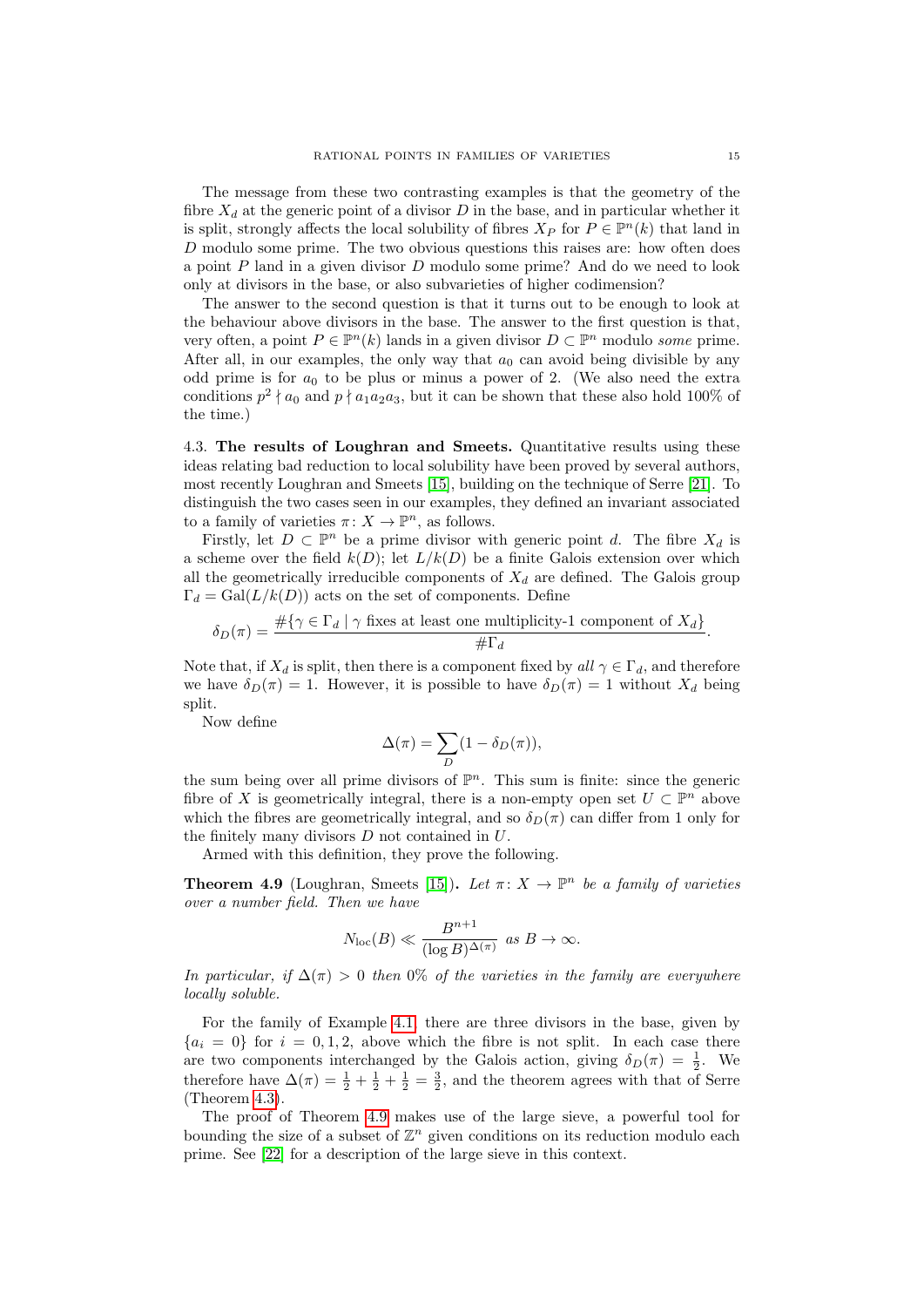In the case  $\Delta = 0$ , the positive proportion of everywhere locally soluble varieties is indeed a product of local densities:

**Theorem 4.10** (Loughran, Smeets). Suppose that  $\pi: X \to \mathbb{P}^n$  satisfies  $\Delta(\pi) = 0$ and  $X(\mathbf{A}_k) \neq \emptyset$ . Then the limit

$$
\lim_{B \to \infty} \frac{N_{\text{loc}}(B)}{N_{\text{tot}}(B)}
$$

exists, and is equal to the product of the corresponding local factors.

This theorem is proved using the sieve of Ekedahl, a sort of infinite version of the Chinese remainder theorem going back to Ekedahl and developed by various authors; see [\[6,](#page-20-20) Section 3] for more information.

# 5. The Brauer–Manin obstruction in families

<span id="page-15-0"></span>In the previous section, we used ideas about bad reduction of varieties in families to prove results about local solubility. In this section, we use similar techniques to prove results about the Brauer–Manin obstruction. The rough idea of the conclusion is this: given a family of varieties and a generic element of the Brauer group, then on most fibres it gives an obstruction to weak approximation but no obstruction to the Hasse principle.

5.1. Bad reduction and the Brauer–Manin obstruction. The results in this section come from [\[4\]](#page-20-22). We begin with a number field  $k$  and a smooth, proper, geometrically irreducible variety Y over k. Fix a place v of k, let  $\mathcal{O}_v$  be the ring of integers in the completion  $k_v$  and let  $\mathbb{F}_v$  be the residue field, of characteristic p. Let  $Y_v$  be the base change of Y to  $k_v$ , and choose a model  $\mathcal{Y}/\mathcal{O}_v$  of Y. The special fibre  $Y_0 = \mathcal{Y} \times_{\mathcal{O}_v} \mathbb{F}_v$  is a variety over  $\mathbb{F}_v$ , the "reduction of Y modulo v". For what follows, we assume that  $Y_0$  is *smooth* and geometrically irreducible, but not necessarily proper. For example, starting from any model with geometrically integral special fibre, we can form such a model by removing the singular locus of the special fibre.

The special fibre  $Y_0$  is a prime divisor on the regular scheme  $\mathcal{Y}$ , with  $Y_v = \mathcal{Y} \setminus Y_0$ . so there is a residue map

$$
\partial\colon \operatorname{Br} Y_v(p') \to \mathrm{H}^1(Y_0, \mathbb{Q}/\mathbb{Z})(p'),
$$

where  $(p')$  denotes the prime-to-p part of a torsion Abelian group. Now let  $P \in$  $Y_v(k_v)$  be a point that reduces to a point  $P_0 \in Y_0(\mathbb{F}_v)$ . (Since  $\mathcal Y$  is not proper over  $\mathcal{O}_v$ , there may be points of  $Y_v(k_v)$  that "miss" the special fibre and don't reduce to points of  $Y_0(\mathbb{F}_v)$ , but we assume that P is not one of those.) The residue map behaves in a functorial way, and we get a commutative diagram

$$
\begin{aligned} \text{Br}\,Y_v(p') & \xrightarrow{\partial} \text{H}^1(Y_0, \mathbb{Q}/\mathbb{Z})(p') \\ p &\downarrow \qquad \qquad P_0 \downarrow \\ \text{Br}\,k_v & \xrightarrow{\qquad \qquad} \text{H}^1(\mathbb{F}_v, \mathbb{Q}/\mathbb{Z}) \xrightarrow{\qquad \qquad} \mathbb{Q}/\mathbb{Z} \end{aligned}
$$

∂

where the maps in the bottom row are isomorphisms and their composition is the invariant map inv<sub>n</sub>: see Remark [3.7.](#page-9-1) From this diagram we immediately deduce the following: for  $A \in \text{Br } Y_v$  and  $P \in Y_v(k_v)$  reducing to  $P_0 \in Y_0(\mathbb{F}_v)$ , the evaluation  $\mathcal{A}(P)$  depends only on  $\partial \mathcal{A}$  and on  $P_0$ . The problem of trying to understand the map  $Y(k_v) \rightarrow \text{Br } k_v$  given by evaluating A is determined entirely on the special fibre  $Y_0$ .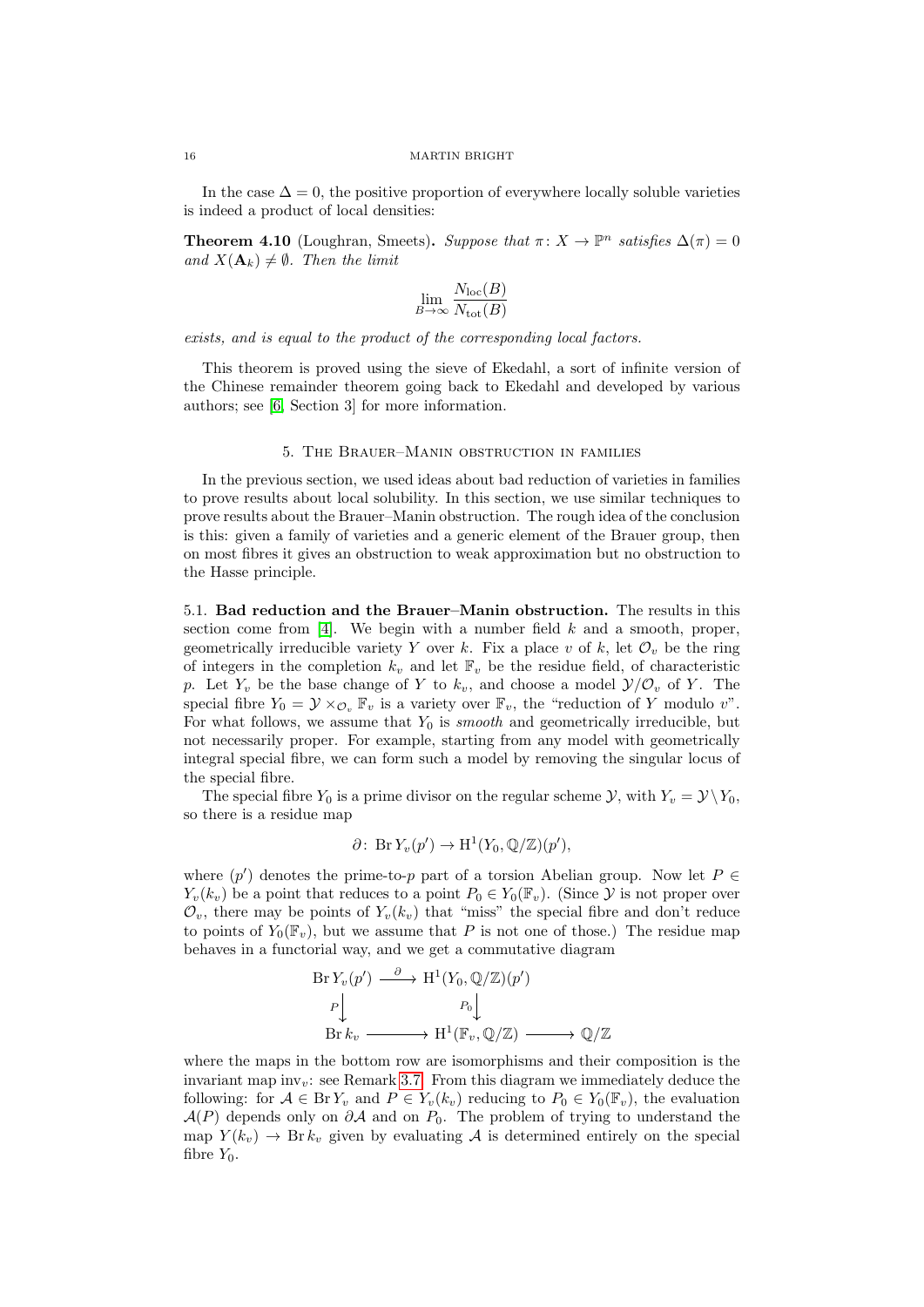<span id="page-16-0"></span>**Example 5.1.** Take  $k = \mathbb{Q}$ ,  $v = p$  odd, let Y be a variety over  $\mathbb{Q}$  and suppose that the quaternion algebra  $\mathcal{A} = (p, f)_{\mathbb{Q}(Y)}$  happens to lie in BrY. What is the class  $\partial(\mathcal{A}) \in H^1(Y_0, \mathbb{Q}/\mathbb{Z})$ ? It will have order 2, so will be represented by some Galois 2-covering  $Z \to Y_0$ .

Perhaps unsurprisingly, it turns out that  $Z$  is the 2-covering given by the equation  $t^2 = \bar{f}$ , where  $\bar{f} \in \mathbb{F}_p(Y_0)$  is the reduction modulo p of the function f. (This equation doesn't work very well at points where  $\bar{f}$  has a zero or a pole, but the condition that A lie in Br Y means that the divisor  $(\bar{f})$  is a multiple of 2, and so we can always multiply  $f$  by a square to obtain an equation that works at any given point.)

Take a point  $P \in Y_v(k_v)$  reducing to  $P_0 \in Y_0(\mathbb{F}_p)$ . Assume  $\bar{f}(P_0) \neq 0$ . A standard calculation for the Hilbert symbol (see [\[20,](#page-20-4) Chapter 3, Theorem 1]) gives

$$
\mathrm{inv}_p \mathcal{A}(P) = \mathrm{inv}_p(p, f(P)) = \begin{cases} 0 & \text{if } \bar{f}(P_0) \in (\mathbb{F}_p^{\times})^2; \\ \frac{1}{2} & \text{otherwise.} \end{cases}
$$

So we see that indeed the invariant is determined by  $P_0$  and by  $\bar{f}$ , that is, by  $\partial(A)$ .

We can use this explicit description to make a further argument. The variety  $Z \to Y_0$  is geometrically irreducible if and only if  $\bar{f}$  does not become a square in  $\bar{\mathbb{F}}_p(Y_0)$ . In this case, the Lang–Weil theorem shows that, if p is sufficiently large, then  $Z(\mathbb{F}_p)$  is non-empty. Looking at the equation defining Z, this means that there are points  $P_0 \in Y(\mathbb{F}_p)$  such that  $\bar{f}(P_0)$  is a square in  $\mathbb{F}_p$ . On the other hand, let  $a \in \mathbb{F}_p^{\times}$  be a non-square; then the "twisted" variety Z' defined locally by  $at^2 = \bar{f}$ also has  $\mathbb{F}_p$ -points, so there are also points  $P_0 \in Y(\mathbb{F}_p)$  such that  $\bar{f}(P_0)$  is a nonsquare in  $\mathbb{F}_p$ . Putting this together shows that the evaluation map  $Y_v(k_v) \to \mathbb{Q}/\mathbb{Z}$ given by  $P \mapsto \text{inv}_p \mathcal{A}(P)$  takes both values 0 and  $\frac{1}{2}$ .

Finally, we can deduce something about the Brauer–Manin obstruction on Y . Let  $(P_v) \in Y(\mathbf{A}_{\mathbb{Q}})$  be an adelic point of Y, and consider the sum  $\sum_{v} \text{inv}_v \mathcal{A}(P_v)$ . Each term in this sum is either 0 or  $\frac{1}{2}$ , and we have shown that the term at  $v = p$ can take either value. It follows that  $\sum_{v}$  inv<sub>v</sub>  $\mathcal{A}(P_v)$  takes both values 0 and  $\frac{1}{2}$  on  $Y(\mathbf{A}_{\mathbb{Q}})$ . We therefore have

$$
\emptyset \neq Y(\mathbf{A}_{\mathbb{Q}})^{\mathrm{Br}} \subsetneq Y(\mathbf{A}_{\mathbb{Q}})
$$

and so there is a Brauer–Manin obstruction to weak approximation of  $Y$ , but no Brauer–Manin obstruction to the Hasse principle.

In the above example, a very explicit argument allowed us to show that a certain element of the Brauer group of a variety obstructs weak approximation but not the Hasse principle. We would like to generalise this argument.

Firstly, note that constant algebras (elements of  $Br_0 Y$ ) can intervene to complicate arguments like that above. In the example, we had an element  $A$  of order 2 in Br Y, and we showed that  $\text{inv}_v \mathcal{A}(P_v)$  took both possible values in  $\mathbb{Q}/\mathbb{Z}[2]$  for  $P_v \in Y(k_v)$ . If we change A by adding an element of large order in Br<sub>0</sub>Y, then the order of Y becomes large but the image of the evaluation map does not get any larger: rather, it is translated by a constant. To compensate for this, we can fix a base point  $P_v \in Y(k_v)$  and instead consider the map  $Q_v \mapsto inv_v \mathcal{A}(Q_v) - inv_v \mathcal{A}(P_v)$ , which is insensitive to changing  $Y$  by a constant algebra.

With this in mind, we make the following definition.

**Definition 5.2.** Let Y be a variety over k, let v be a place of k, and fix a point  $P_v \in Y(k_v)$ . A class  $\mathcal{A} \in \text{Br } Y/\text{Br}_0 Y$  of order n is prolific at v if the map

$$
Y(k_v) \to \frac{1}{n}\mathbb{Z}/\mathbb{Z}
$$

$$
Q_v \mapsto \text{inv}_v \mathcal{A}(Q_v) - \text{inv}_v \mathcal{A}(P_v)
$$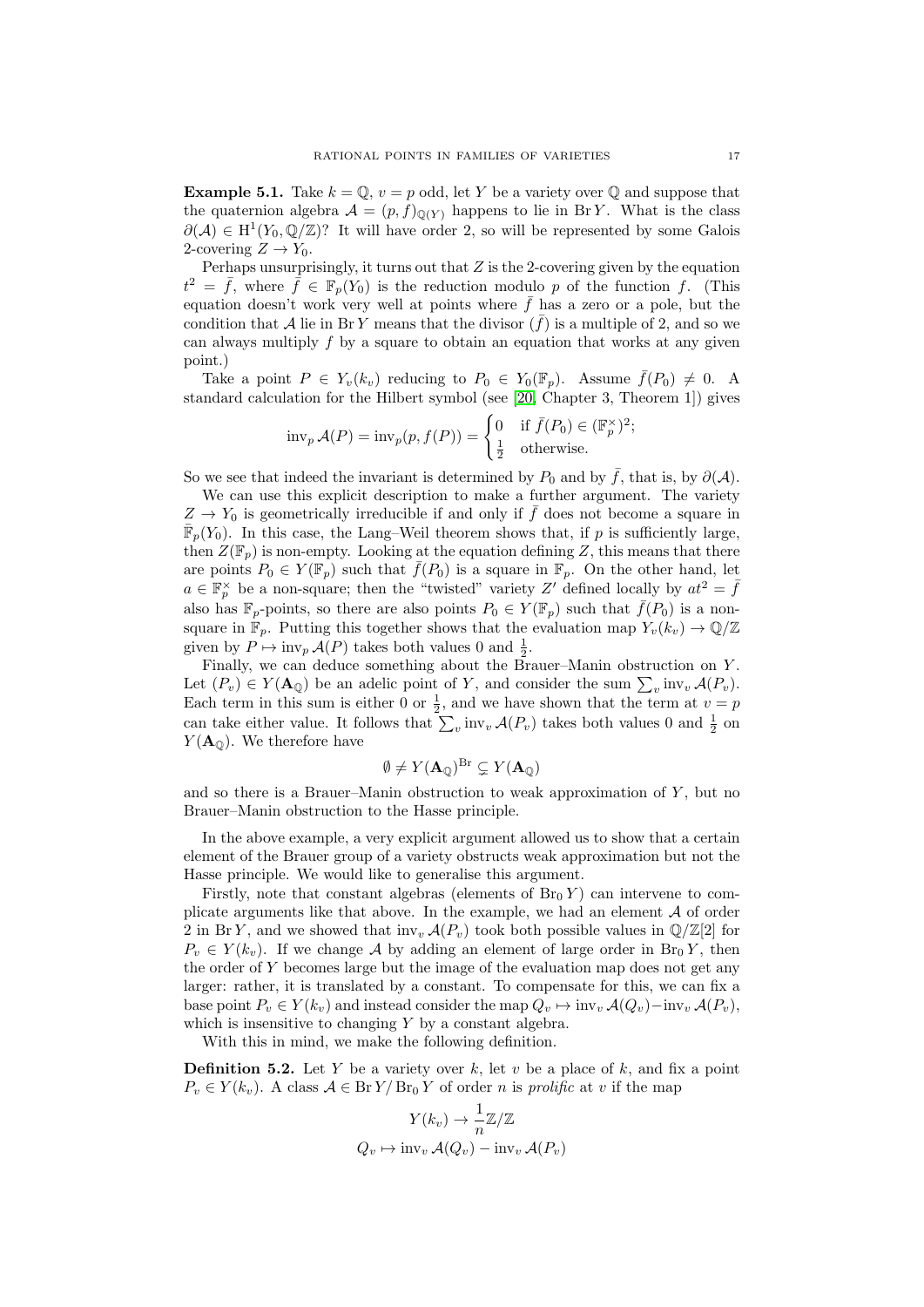is surjective.

Note that the definition is independent of the representative  $A$  chosen, and independent of the point  $P_v$ .

An easy argument similar to that used in the example shows that, if  $A$  is prolific at any place  $v$ , then  $A$  gives an obstruction to weak approximation on  $Y$  but no obstruction to the Hasse principle.

However, an obstruction to the Hasse principle can be given by more than one algebra, so we would also like to be able to work with any finite subgroup of  $Br Y/Br_0 Y$ . The following definition generalises the previous one.

**Definition 5.3.** Let Y be a variety over k, let v be a place of k, and fix a point  $P_v \in Y(k_v)$ . A finite subgroup  $B \subset \mathbb{B}r Y/\mathbb{B}r_0 Y$  is prolific at v if the map

$$
Y(k_v) \to \text{Hom}(B, \mathbb{Q}/\mathbb{Z})
$$
  

$$
Q_v \mapsto (\mathcal{A} \mapsto \text{inv}_v \mathcal{A}(Q_v) - \text{inv}_v \mathcal{A}(P_v))
$$

is surjective.

Another similar argument shows that, if  $B$  is prolific, then  $B$  gives an obstruction to weak approximation but no obstruction to the Hasse principle. Sometimes it can be useful to use variations of these definitions working at more than one place of  $k:$  see [\[5,](#page-20-23) Section 2].

In Example [5.1](#page-16-0) we began with an algebra  $(p, f)$  and, under the assumption that  $\bar{f}$  was not square over  $\bar{\mathbb{F}}_p$ , proved that the algebra was prolific at p. A more general argument is as follows. Going back to the notation of the beginning of this section, let  $\overline{\mathbb{F}}_v$  be an algebraic closure of  $\mathbb{F}_v$  and let  $\overline{Y}_0$  be the base change of  $Y_0$  to  $\overline{\mathbb{F}}_v$ . Define  $\bar{\partial}$  to be the composition

<span id="page-17-0"></span>(5.1) 
$$
\text{Br } Y_v(p') \xrightarrow{\partial} \text{H}^1(Y_0, \mathbb{Q}/\mathbb{Z}) \to \text{H}^1(\bar{Y}_0, \mathbb{Q}/\mathbb{Z}).
$$

Suppose that  $A \in \mathbf{Br} Y_n$  has order n in  $\mathbf{Br} Y_n/\mathbf{Br}_0 Y_n$ ; then the torsor corresponding to  $\partial(\mathcal{A})$  is geometrically irreducible if and only if  $\bar{\partial}$  has order n in H<sup>1</sup>( $\bar{Y}_0$ ,  $\mathbb{Q}/\mathbb{Z}$ ). If this condition holds, then an argument using Lang–Weil shows that  $A$  is prolific at v assuming that  $\mathbb{F}_v$  is large enough. More generally, if  $B \subset \text{Br } Y_v / \text{Br } V_v$  is such that  $\bar{\partial}$  is injective on B, and  $\mathbb{F}_v$  is large enough, then B is prolific at v. See [\[4,](#page-20-22) Section 5] for precise statements.

5.2. The Brauer–Manin obstruction in families. In this section, we combine the results of the previous section with the ideas of Section [4](#page-10-0) to study how the Brauer–Manin obstruction varies in a family of varieties. Again, the idea is to relate what happens at singular fibres of the family to the bad reduction of individual smooth varieties in the family.

Let  $\pi: X \to \mathbb{P}^n$  be a family of varieties over a number field k, as in Section [4.](#page-10-0) Let K be the function field of  $\mathbb{P}^n$  and let  $\eta: \operatorname{Spec} K \to \mathbb{P}^n$  be the generic point. We will start with an element of the generic fibre  $\text{Br } X_\eta$  and see what happens when it is specialised to the different Br  $X_P$  for  $P \in \mathbb{P}^n(k)$ .

First let us think about ramification of an element of Br  $X_{\eta}$ . Prime divisors on X are of two kinds: *horizontal* prime divisors Z, satisfying  $\pi(Z) = \mathbb{P}^n$ , and vertical prime divisors Z, for which  $D = \pi(Z)$  is a prime divisor on  $\mathbb{P}^n$ . Restricting to the generic fibre gives a bijection between the horizontal prime divisors on  $X$  and the prime divisors on  $X_n$ . Applying the purity theorem (Theorem [3.10\)](#page-10-1) to  $X_n$  shows the following: an element  $A \in Br k(X)$  lies in Br  $X_n$  if and only if  $\partial_Z(A)$  is zero for all horizontal prime divisors Z. Therefore such  $A \in \text{Br } X_n$  are ramified only at vertical prime divisors of X.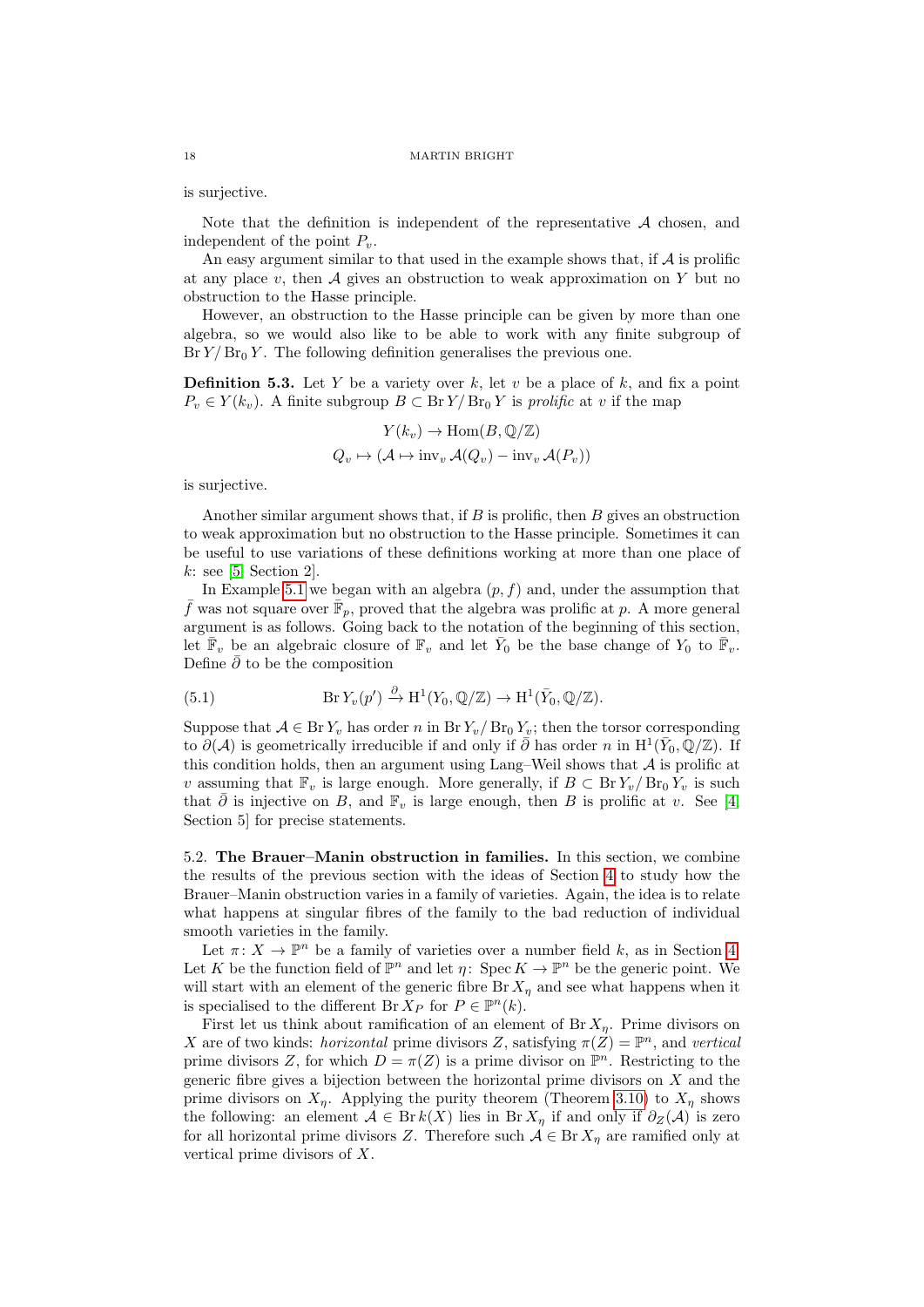Suppose that  $A \in \text{Br } X_\eta$  is ramified at vertical divisors  $Z_i$   $(i = 1, \ldots, r)$  and set  $D_i = \pi(Z_i)$ . For  $P \in \mathbb{P}^n(k)$  not lying in any of the  $D_i$ , we can specialise A to the fibre  $X_P$  and obtain an element of Br  $X_P$ .

From now on, suppose that the fibres of  $\pi$  above codimension-one points of  $\mathbb{P}^n$ are geometrically irreducible; in that case, we have  $Z_i = \pi^{-1}(D_i)$  in the above notation.

Let D be a prime divisor on  $\mathbb{P}^n$ , with generic point d. The fibre  $Z_d = X_d$  is the generic fibre of the morphism  $Z \to D$ , and is a variety over the field  $k(d)$ . Fix an algebraic closure  $\overline{k(d)}$  of  $k(d)$  and let  $\overline{d}$ : Spec  $\overline{k(d)} \to \mathbb{P}^n$  be the corresponding geometric point. The base change  $Z_{\bar{d}}$  is then a variety over the algebraically closed field  $\overline{k(d)} = k(\overline{d})$ . As in the previous section, we define a homomorphism  $\overline{\partial}_Z$  to be the composition

$$
\text{Br } X_{\eta} \xrightarrow{\partial_Z} \text{H}^1(k(Z), \mathbb{Q}/\mathbb{Z}) \to \text{H}^1(k(Z_{\bar{d}}), \mathbb{Q}/\mathbb{Z}).
$$

Now let  $P \in \mathbb{P}^n(k)$  be a point, and suppose that P lands in the divisor D modulo some place v of k. That is, if we let  $P_0$  and  $D_0$  be the reductions of P and D, respectively, modulo v, then  $P_0$  lies in  $D_0$ . Let p be the residue characteristic of  $v$ . As in the previous section, if we assume that everything is sufficiently generic, then the fibre  $Y = X_P$  will be a smooth variety over k whose reduction  $Y_0$  modulo v looks geometrically like  $Z_{\bar{d}}$ . After maybe removing some singular locus of  $Y_0$ , it can be proved that there is a commutative diagram

$$
\begin{array}{ccc}\n\text{Br}\,X_{\eta}(p') & \xrightarrow{\bar{\partial}_Z} & H^1(k(Z_{\bar{d}}),\mathbb{Q}/\mathbb{Z})(p') \\
\downarrow & & \downarrow \\
\text{Br}\,Y(p') & \xrightarrow{\bar{\partial}} & H^1(\bar{Y}_0,\mathbb{Q}/\mathbb{Z})(p')\n\end{array}
$$

in which the bottom row is the homomorphism of [\(5.1\)](#page-17-0). (The vertical dashed arrow is the specialisation map, not defined everywhere, but OK on the image of Br  $X_{\eta}$ .) Let  $\mathcal{A}|_Y$  denote the restriction of the algebra  $\mathcal{A}$  to Y. Suppose that  $\bar{\partial}_Z(\mathcal{A})$ is represented by an irreducible torsor over  $Z_{\vec{d}}$ ; the torsor representing  $\bar{\partial}(\mathcal{A}|_Y)$  is a specialisation of that, so will also be irreducible if  $P_0$  lies sufficiently generically in  $D_0$ . Then the results of the previous section can be brought in to show that  $\mathcal{A}|_Y$ is prolific at  $v$  and therefore gives an obstruction to weak approximation on  $Y$ , but no obstruction to the Hasse principle.

The relevant quantitative question is now as follows. Fix  $A \in \text{Br } X_n$ , and fix a prime divisor  $D \subset \mathbb{P}^n$  such that  $\bar{\partial}_Z(\mathcal{A})$  is non-zero, where Z is the vertical prime divisor on X lying above D. How many points  $P \in \mathbb{P}^n(k)$  have the property that  $X_P$  is smooth, and there exists a place v of k such that P lands in D modulo v in a sufficiently generic way? We would also like the residue characteristic not to divide the order of A. This is the same counting problem as in the previous section, and again application of the large sieve shows that the number of  $P$  of height at most B failing to satisfy this condition is  $\ll B^{n+1}/\log B$ .

Assuming that such an  $A$  exists, this argument shows that 100% of smooth varieties in the family have a Brauer–Manin obstruction to weak approximation. In general there may be non-zero  $A \in \text{Br } X_\eta$  that satisfy  $\bar{\partial}_Z(A) = 0$  for all vertical prime divisors Z: for example, this is true if A lies in the image of Br  $K \to \text{Br } X_n$ ; or if A extends to Br X; or if the family is constant and A is a non-zero constant element of the Brauer group of the fibre. However, for many families of interest these last two possibilities do not occur: for example, it often happens that the total space X is k-rational, so that  $\text{Br } X$  is trivial. Imposing hypotheses to rule out such uninteresting  $A$ , we obtain the following theorem.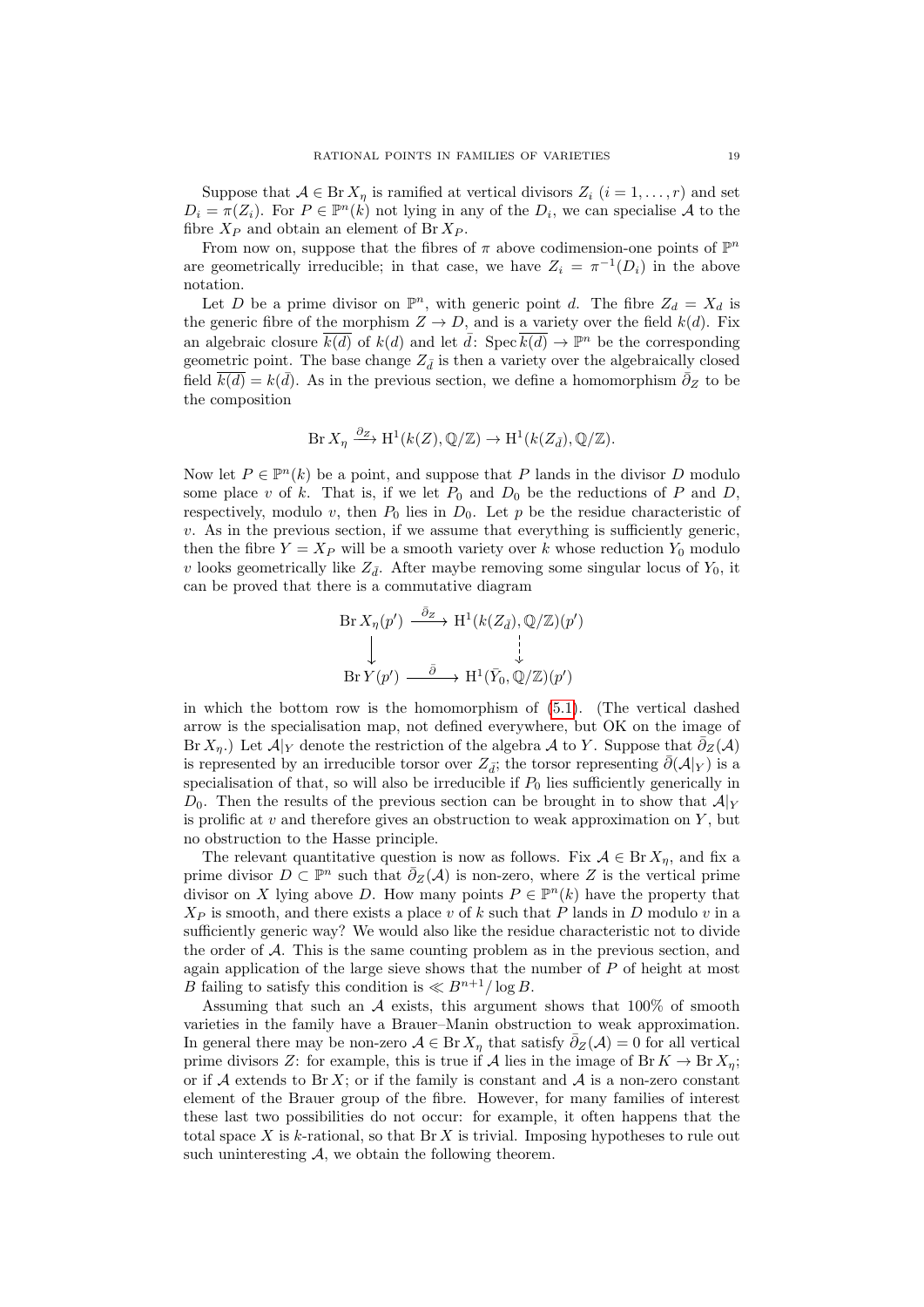Theorem 5.4 (Bright, Browning, Loughran [\[6\]](#page-20-20)). Let k be a number field and let  $\pi \colon X \to \mathbb{P}^n$  be a flat, surjective k-morphism of finite type, with X smooth, projective and geometrically integral over k. Let  $\eta: \operatorname{Spec} K \to \mathbb{P}^n$  denote the generic point and suppose that the generic fibre  $X_n$  is geometrically connected. Assume the following hypotheses:

- $(1)$   $X(\mathbf{A}_k) \neq \emptyset;$
- (2) the fibre of  $\pi$  at each codimension 1 point of  $\mathbb{P}^n$  is geometrically integral;
- (3) the fibre of  $\pi$  at each codimension 2 point of  $\mathbb{P}^n$  has a geometrically reduced component;
- (4)  $H^1(k, Pic \overline{X}) = 0;$
- (5) Br  $\bar{X} = 0$ ;
- (6)  $\text{H}^2(k, \text{Pic } \mathbb{P}^n_{\bar{k}}) \to \text{H}^2(k, \text{Pic } \bar{X})$  is injective;
- (7) Br  $X_n$  / Br  $\ddot{K} \neq 0$ .

<span id="page-19-0"></span>Then, for 100% of points  $P \in \mathbb{P}^n(k)$  such that the fibre  $X_P$  is smooth and everywhere locally soluble, there is a Brauer–Manin obstruction to weak approximation on  $X_P$ .

In fact, the theorem in  $[6]$  is rather more general, for the following reason. We saw in  $(3.1)$  that, for a variety Y over a number field k, there is an isomorphism  $Br_1 Y / Br k \rightarrow H^1(k, Pic \overline{Y})$ . However, for a variety over an arbitrary field, such as our  $X_n$ , this homomorphism need not be surjective. When X is the family of diagonal cubic surfaces mentioned in Theorem [4.4,](#page-12-1) Uematsu [\[25\]](#page-21-0) has shown that Br  $X_{\eta}$  Br K is trivial, whereas  $H^1(K, \text{Pic } X_{\overline{\eta}})$  has order 3. In this case we are never going to obtain interesting elements of the Brauer groups of fibres by specialising elements of Br  $X_{\eta}$ , but we can instead specialise elements of  $H^1(K, \text{Pic } X_{\bar{\eta}})$ , and in this way we do obtain non-constant elements in the Brauer groups of the fibres. The theorem of [\[6\]](#page-20-20) in fact has, in place of condition [\(7\)](#page-19-0) given above, the condition that either Br  $X_{\eta}$  Br K or  $\mathrm{H}^1(K, \mathrm{Pic} X_{\overline{\eta}})$  be non-zero. The proof is significantly more complicated, since it requires a new definition of residue maps on  $\mathrm{H}^1(K, \mathrm{Pic} X_{\bar{\eta}})$ .

To finish, we mention a result which extends these methods to study the Brauer– Manin obstruction to the Hasse principle, not just to weak approximation. Whereas an obstruction to weak approximation on a variety  $Y$  can be proved by showing that a single element of  $\text{Br } Y$  is prolific at one place, using the same ideas to show the absence of an obstruction to the Hasse principle requires showing that the whole of  $\text{Br } Y / \text{Br } k$  is prolific at some place or set of places.

In the context of a family of varieties, we have only been studying elements of the Brauer groups of fibres  $X_P$  that arise by specialising elements of Br  $X_n$  or  $H^1(K, \text{Pic } X_{\bar{\eta}})$ . To have any hope of proving absence of a Brauer–Manin obstruction on a fibre  $X_P$ , this specialisation homomorphism needs to be surjective. One case in which is is true is when the Brauer groups in question are entirely algebraic, that is, Br  $X_n = Br_1 X_n$ . In this case, Harari [\[12\]](#page-20-24) has proved that the specialisation map  $H^1(K, \text{Pic } X_{\bar{\eta}}) \to H^1(k, \text{Pic } \bar{X}_P)$  is an isomorphism for P outside a thin set in  $\mathbb{P}^n(k)$ , so for 100% of P. If we assume this hypothesis, the same methods as above allow us to prove the following theorem.

**Theorem 5.5** (Bright [\[5\]](#page-20-23)). Let k be a number field and let  $\pi: X \to \mathbb{P}_k^n$  be a flat, surjective morphism of finite type, with  $X$  smooth, projective and geometrically integral. Let  $\eta\colon \operatorname{Spec} K \to \mathbb{P}^n_k$  denote the generic point and  $\bar{\eta}\colon \operatorname{Spec} \bar{K} \to \mathbb{P}^n_k$  a geometric point above  $\eta$ . Suppose that the geometric generic fibre  $X_{\bar{\eta}}$  is connected and has torsion-free Picard group. Denote by  $\bar{X}$  the base change of X to an algebraic closure  $\overline{k}$  of  $k$ . Assume the following hypotheses:

- (1)  $X(\mathbf{A}_k) \neq \emptyset$ ;
- (2) the fibre of  $\pi$  at each codimension-1 point of  $\mathbb{P}^n_k$  is geometrically integral,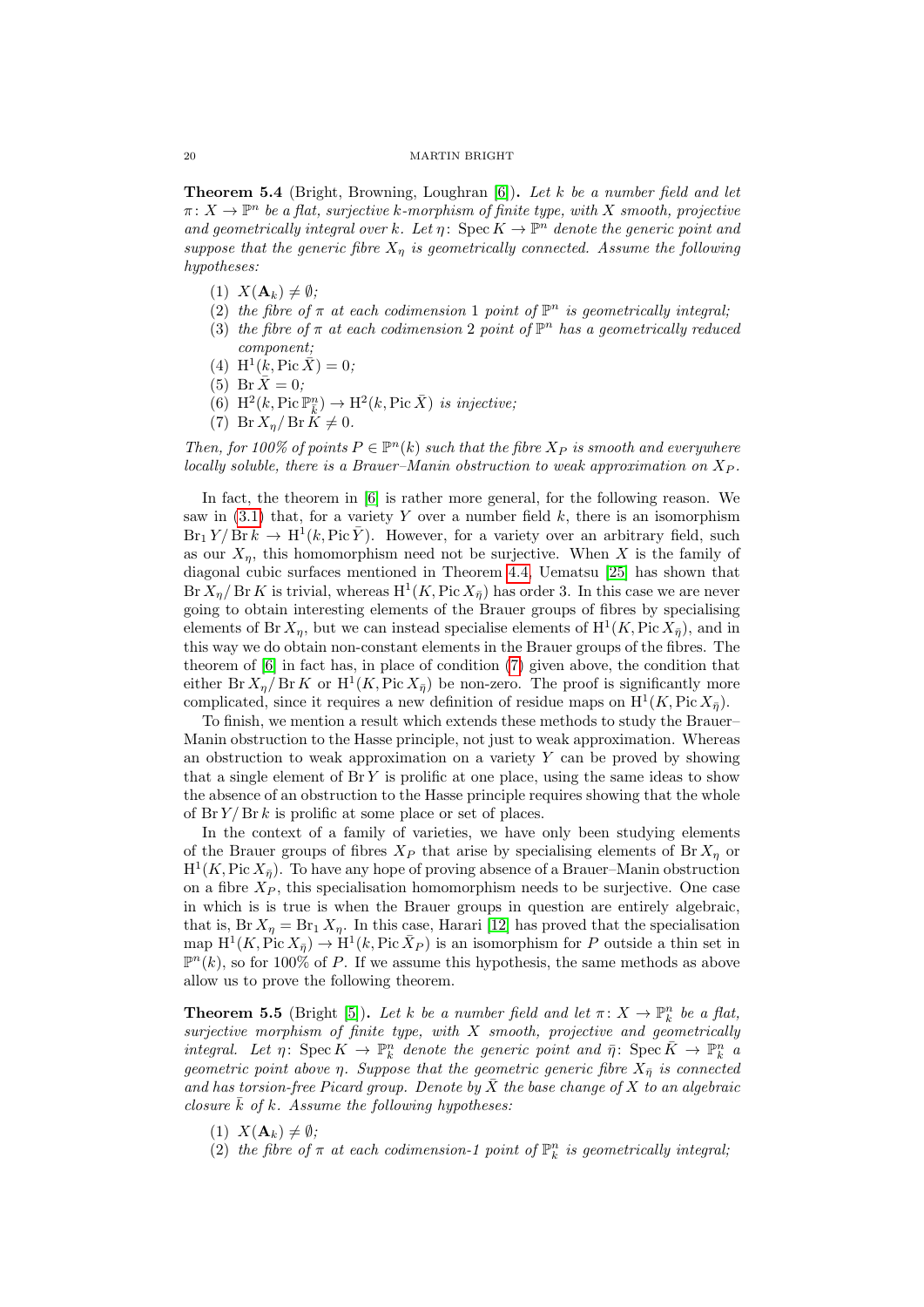- (3) the fibre of  $\pi$  at each codimension-2 point of  $\mathbb{P}^n_k$  has a geometrically reduced component;
- (4)  $H^1(k, Pic \overline{X}) = 0;$
- (5) Br  $\bar{X} = 0$ ;
- (6)  $\text{H}^2(k, \text{Pic } \mathbb{P}^n_{\bar{k}}) \to \text{H}^2(k, \text{Pic } \bar{X})$  is injective.
- (7) Br  $X_{\bar{\eta}}=0$ .

Then, for 100% of rational points  $P \in \mathbb{P}^n(k)$  such that  $X_P$  is smooth and everywhere locally soluble, there is no Brauer–Manin obstruction to the Hasse principle on  $X_P$ .

# <span id="page-20-0"></span>**REFERENCES**

- <span id="page-20-15"></span>[1] M. Auslander and O. Goldman. The Brauer group of a commutative ring. Trans. Amer. Math. Soc., 97:367–409, 1960.
- <span id="page-20-2"></span>[2] S. Basu, R. Pollack, and M.-F. Roy. Algorithms in real algebraic geometry, volume 10 of Algorithms and Computation in Mathematics. Springer-Verlag, Berlin, second edition, 2006.
- <span id="page-20-10"></span>[3] B. J. Birch and H. P. F. Swinnerton-Dyer. The Hasse problem for rational surfaces. J. Reine Angew. Math., 274/275:164–174, 1975. Collection of articles dedicated to Helmut Hasse on his seventy-fifth birthday, III.
- <span id="page-20-22"></span>[4] M. J. Bright. Bad reduction of the Brauer–Manin obstruction. J. Lond. Math. Soc. (2), 91(3):643–666, 2015.
- <span id="page-20-23"></span>[5] M. J. Bright. Failure of the Hasse principle in families, 2017. arXiv:1607.01303.
- <span id="page-20-20"></span>[6] M. J. Bright, T. D. Browning, and D. Loughran. Failure of weak approximation in families. Compositio Math., 152(07):1435–1475, 2016.
- <span id="page-20-9"></span>J. W. S. Cassels and M. J. T. Guy. On the Hasse principle for cubic surfaces. Mathematika, 13:111–120, 1966.
- <span id="page-20-12"></span>[8] J.-L. Colliot-Thélène, D. Kanevsky, and J.-J. Sansuc. Arithmétique des surfaces cubiques diagonales. In Diophantine approximation and transcendence theory (Bonn, 1985), volume 1290 of Lecture Notes in Math., pages 1–108. Springer, Berlin, 1987.
- <span id="page-20-16"></span>[9] A. J. de Jong. A result of Gabber. [http://www.math.columbia.edu/~dejong/papers/](http://www.math.columbia.edu/~dejong/papers/2-gabber.pdf) [2-gabber.pdf](http://www.math.columbia.edu/~dejong/papers/2-gabber.pdf).
- <span id="page-20-14"></span>[10] P. Gille and T. Szamuely. Central simple algebras and Galois cohomology, volume 101 of Cambridge Studies in Advanced Mathematics. Cambridge University Press, Cambridge, 2006.
- <span id="page-20-1"></span>[11] M. J. Greenberg. Rational points in Henselian discrete valuation rings. Inst. Hautes Études Sci. Publ. Math., (31):59–64, 1966.
- <span id="page-20-24"></span>[12] D. Harari. M´ethode des fibrations et obstruction de Manin. Duke Math. J., 75(1):221–260, 1994.
- <span id="page-20-3"></span>[13] S. Lang and A. Weil. Number of points of varieties in finite fields. Amer. J. Math., 76:819–827, 1954.
- <span id="page-20-5"></span>[14] C.-E. Lind. Untersuchungen ¨uber die rationalen Punkte der ebenen kubischen Kurven vom Geschlecht Eins. Thesis, University of Uppsala,, 1940:97, 1940.
- <span id="page-20-17"></span>[15] D. Loughran and A. Smeets. Fibrations with few rational points. Preprint, arXiv:1511.08027, 2016.
- <span id="page-20-11"></span>[16] Yu. I. Manin. Le groupe de Brauer–Grothendieck en géométrie diophantienne. In Actes du Congrès International des Mathématiciens (Nice, 1970), Tome 1, pages 401-411. Gauthier-Villars, Paris, 1971.
- <span id="page-20-21"></span>[17] B. Poonen and J. F. Voloch. Random Diophantine equations. In Arithmetic of higherdimensional algebraic varieties (Palo Alto, CA, 2002), number 226 in Progr. Math., pages 175–185. Birkhäuser, 2004.
- <span id="page-20-6"></span>[18] H. Reichardt. Einige im Kleinen überall lösbare, im Grossen unlösbare diophantische Gleichungen. J. Reine Angew. Math., 184:12–18, 1942.
- <span id="page-20-7"></span>[19] E. S. Selmer. The Diophantine equation  $ax^{3} + by^{3} + cz^{3} = 0$ . Acta Math., 85:203-362 (1 plate), 1951.
- <span id="page-20-4"></span>[20] J.-P. Serre. A course in arithmetic. Springer-Verlag, New York, 1973. Translated from the French, Graduate Texts in Mathematics, No. 7.
- <span id="page-20-19"></span>[21] J.-P. Serre. Spécialisation des éléments de Br<sub>2</sub>( $\mathbf{Q}(T_1, \dots, T_n)$ ). C. R. Acad. Sci. Paris Sér. I Math., 311(7):397–402, 1990.
- <span id="page-20-18"></span>[22] J.-P. Serre. Lectures on the Mordell-Weil theorem. Aspects of Mathematics. Friedr. Vieweg & Sohn, Braunschweig, third edition, 1997. Translated from the French and edited by Martin Brown from notes by Michel Waldschmidt, With a foreword by Brown and Serre.
- <span id="page-20-13"></span>[23] A. N. Skorobogatov. Beyond the Manin obstruction. Invent. Math., 135(2):399–424, 1999.
- <span id="page-20-8"></span>[24] H. P. F. Swinnerton-Dyer. Two special cubic surfaces. Mathematika, 9:54–56, 1962.